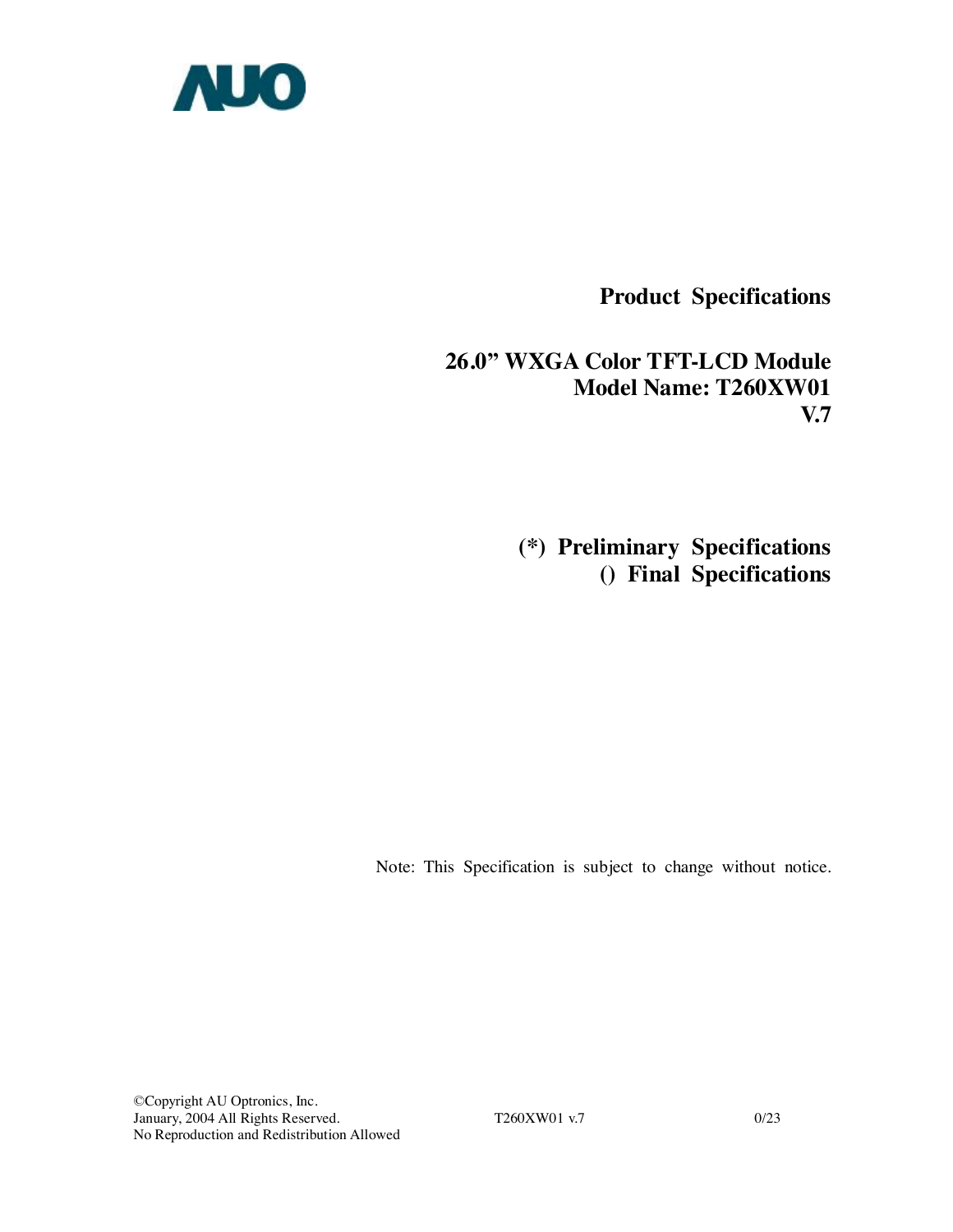

# **Contents**

| <b>No</b> | <b>ITEM</b>                        |  |
|-----------|------------------------------------|--|
|           | COVER                              |  |
|           | <b>CONTENTS</b>                    |  |
|           | RECORD OF REVISIONS                |  |
|           | <b>GENERAL DESCRIPTION</b>         |  |
| 2         | ABSOLUTE MAXIMUM RATINGS           |  |
| 3         | ELECTRICAL SPECIFICATIONS          |  |
| $3 - 1$   | ELECTRICAL CHARACTREISTICS         |  |
| $3 - 2$   | <b>INTERFACE CONNECTIONS</b>       |  |
| $3-3$     | <b>INPUT TIMING SPECIFICATIONS</b> |  |
| $3-4$     | COLOR INPUT DATA REFERNECE         |  |
| $3-5$     | POWER SEQUENCE                     |  |
|           |                                    |  |
| 4         | OPTICAL SFECIFICATIONS             |  |
| 5         | MECHANICAL CHARACTERISTICS         |  |
| 6         | <b>RELIABLITY</b>                  |  |
| 7         | INTERNATIONAL STANDARDS            |  |
| $7-1$     | SAFETY                             |  |
| $7 - 2$   | EMC                                |  |
| 8         | Packing                            |  |
| 9         | <b>PRECAUTIONS</b>                 |  |
|           |                                    |  |
|           |                                    |  |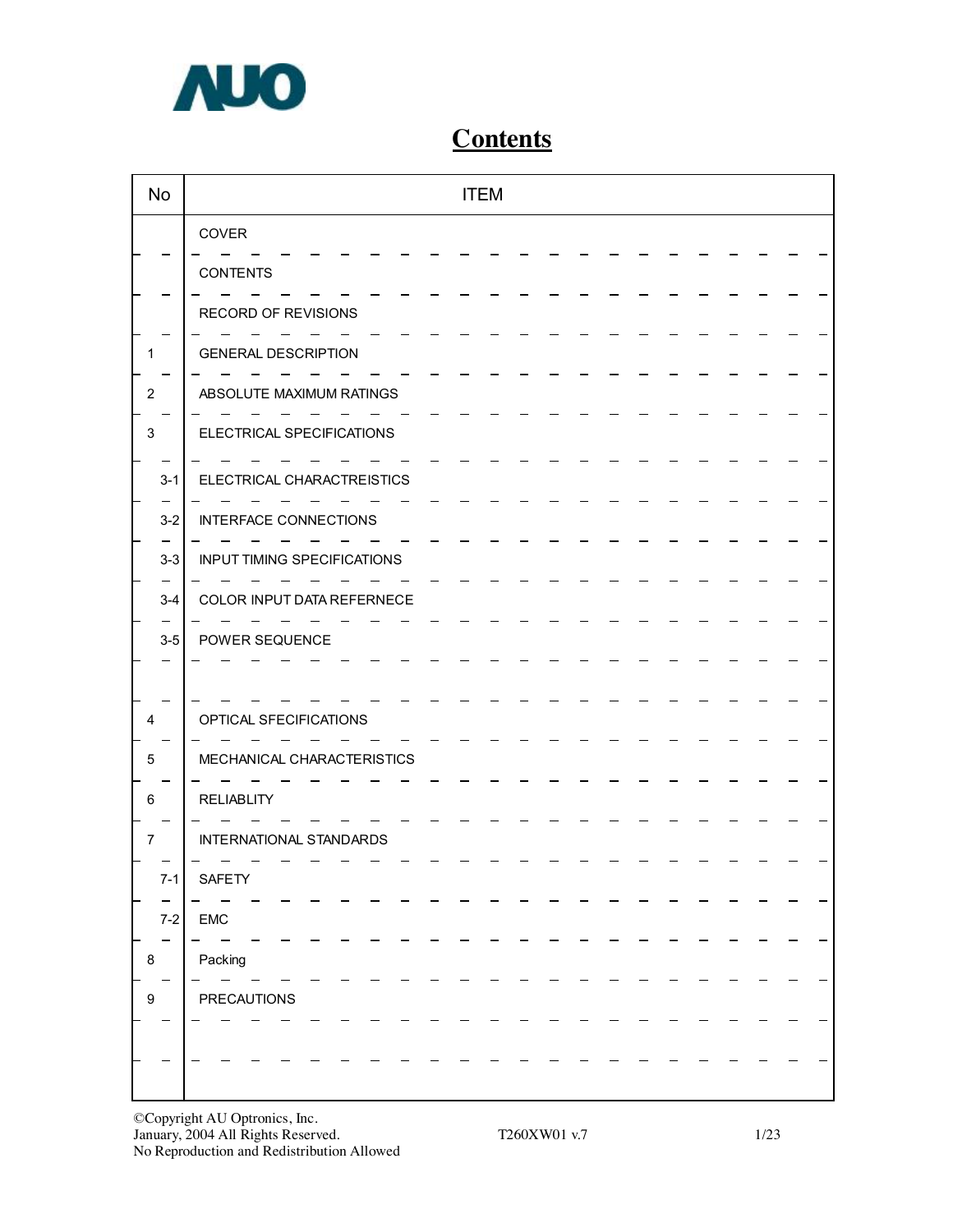

## **Record of Revision**

| <b>Version</b> | No<br>Date |  | <b>Old Description</b>                          | <b>New Description</b> | <b>Remark</b> |
|----------------|------------|--|-------------------------------------------------|------------------------|---------------|
| V.7            |            |  | Jun. 29'04 All Preliminary Specification issued |                        |               |
|                |            |  |                                                 |                        |               |
|                |            |  |                                                 |                        |               |
|                |            |  |                                                 |                        |               |
|                |            |  |                                                 |                        |               |
|                |            |  |                                                 |                        |               |
|                |            |  |                                                 |                        |               |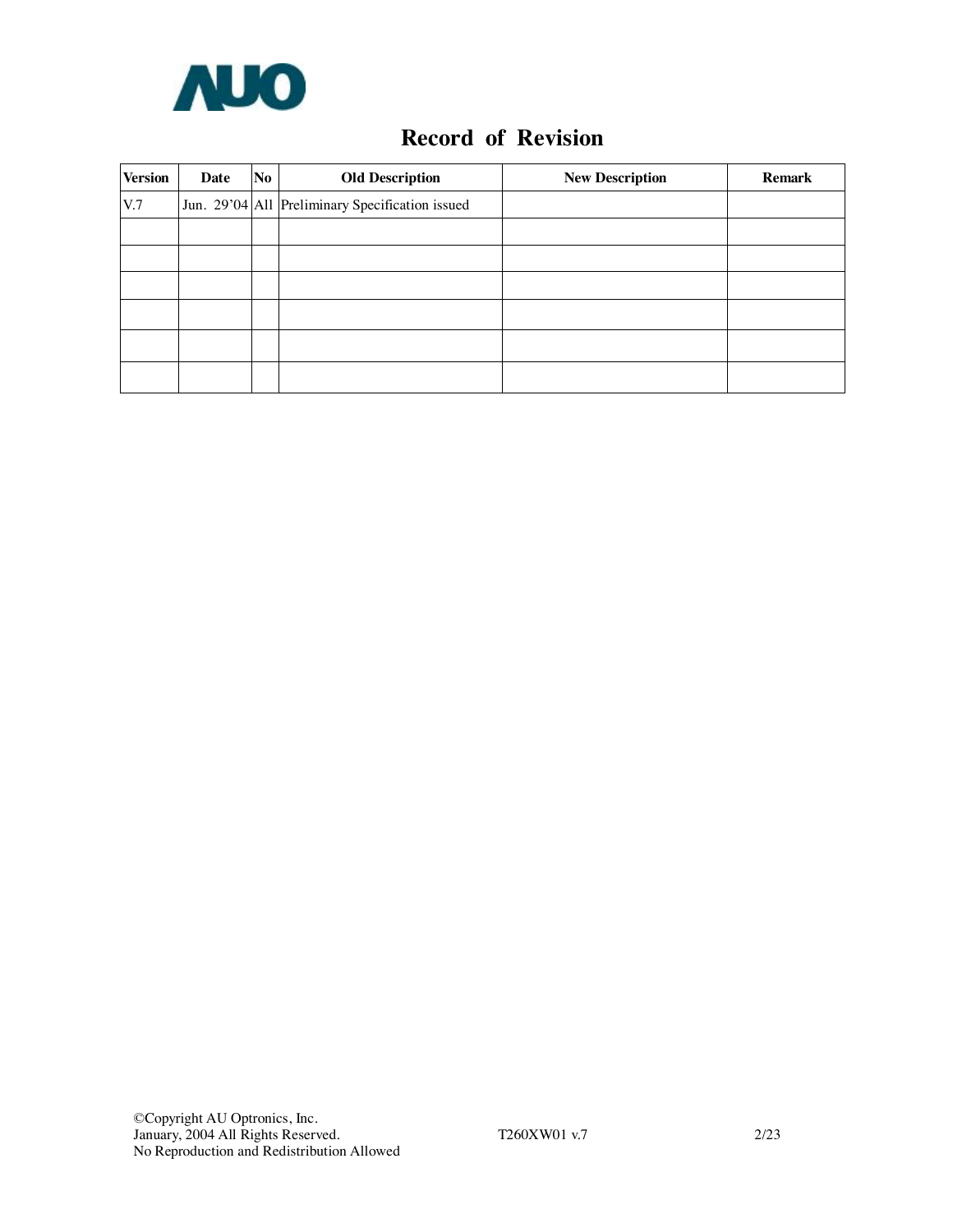

## **1. General Description**

This specification applies to the 26.0 inch Color TFT-LCD Module T260XW01. This LCD module has a TFT active matrix type liquid crystal panel 1280x768 pixels, and diagonal size of 26.0 inch. This module supports 1280x768 XGA-WIDE mode (Non-interlace). Each pixel is divided into Red, Green and Blue sub-pixels or dots which are arranged in vertical stripes. Gray scale or the brightness of the sub-pixel color is determined with a 8-bit gray scale signal for each dot.

The T260XW01 has been designed to apply the 8-bit 1 channel LVDS interface method. It is intended to support displays where high brightness, wide viewing angle, high color saturation, and high color depth are very important.

## **\* General Information**

| <b>Items</b>               | <b>Specification</b>            | Unit          | <b>Note</b>                |
|----------------------------|---------------------------------|---------------|----------------------------|
| Active Screen Size         | 26 inches                       |               |                            |
| <b>Display Area</b>        | 566.40 (H) x 339.84(V)          | mm            |                            |
| <b>Outline Dimension</b>   | 620.8(H) x 389.00(V) x 39.5*(D) | mm            | Inverter w/ plastic shield |
| <b>Driver Element</b>      | a-Si TFT active matrix          |               |                            |
| <b>Display Colors</b>      | 16.7M                           | <b>Colors</b> |                            |
| Number of Pixels           | $1280 \times 768$               | Pixel         |                            |
| <b>Pixel Arrangement</b>   | <b>RGB</b> vertical stripe      |               |                            |
| <b>Pixel Pitch (H x V)</b> | $0.4425 \times 0.4425$          | mm            |                            |
| <b>Surface Treatment</b>   | Hard-Coating, AG                |               |                            |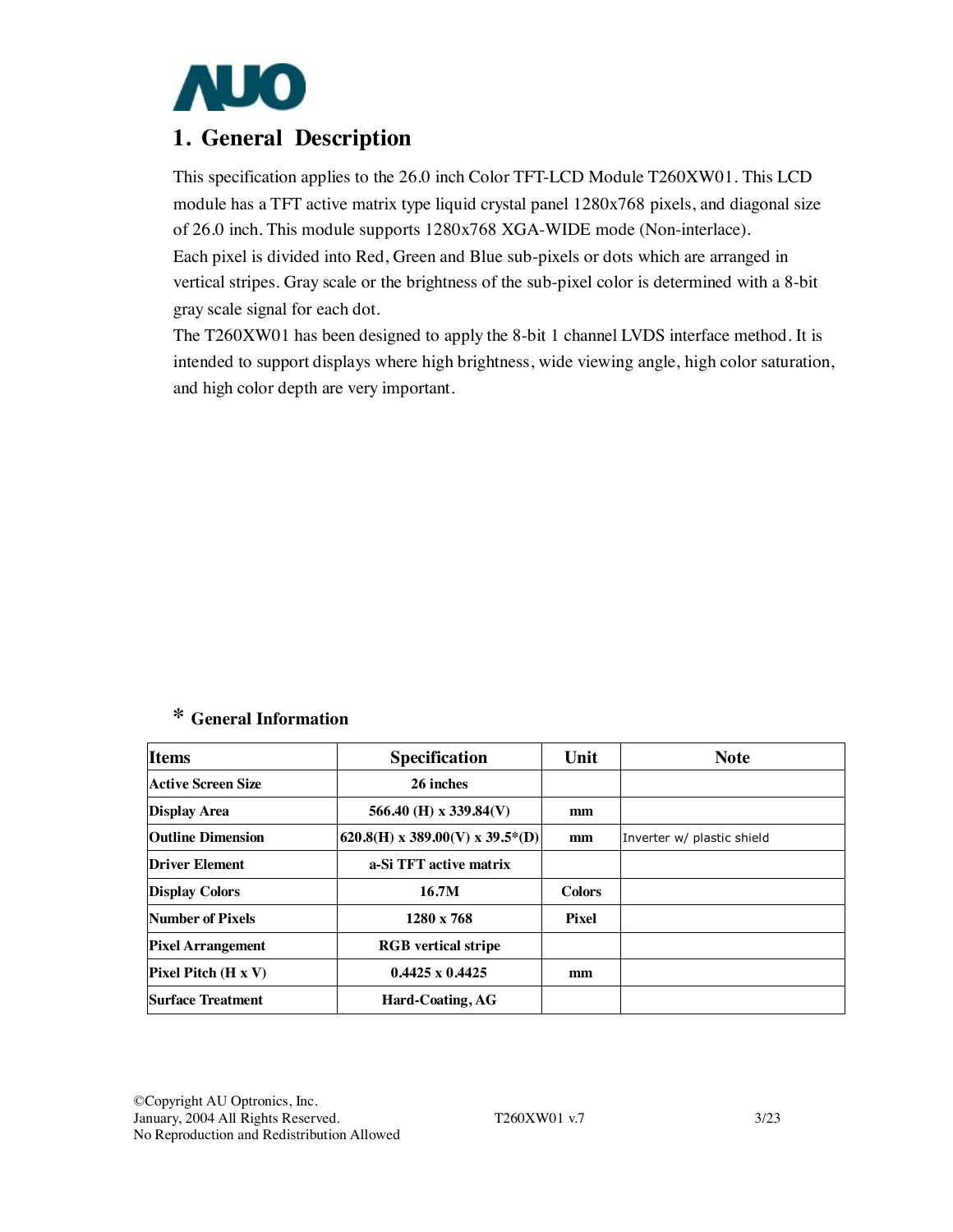

## **2. Absolute Maximum Ratings**

The following are maximum values which, if exceeded, may cause faulty operation or damage to the unit.

| <b>Parameter</b>                  | <b>Symbol</b>              | Min.   | Max. | Unit             | <b>Note</b>           |
|-----------------------------------|----------------------------|--------|------|------------------|-----------------------|
| <b>Power Input Voltage</b>        | Vcc                        | $-0.3$ | 5.5  | $\rm V_{\rm dc}$ | At $25\pm5^{\circ}$ C |
| <b>Operating Temperature</b>      | $\bf Top$                  | 00     | 50   | $\sim$           |                       |
| <b>Storage Temperature</b>        | $\mathbf{H}_{\mathrm{ST}}$ | $-20$  | 60   |                  |                       |
| <b>Operating Ambient Humidity</b> | $H_{OP}$                   | 10     | 90   | %RH              |                       |
| <b>Storage Humidity</b>           | $\mathbf{H}_{\mathrm{ST}}$ | 10     | 90   | %RH              |                       |



Note: The relative humidity must not exceed 90% non-condensing at temperatures of 40℃ or less. At temperatures greater than 40℃, the wet bulb temperature must not exceed 39℃. When operate at low temperatures, the brightness of CCFL will drop and the life time of CCFL will be reduced. Environment

Note: When the lamp is lighted at the conditions of ambient temperature under 0℃, there is possibility that the lamp lights pinkish.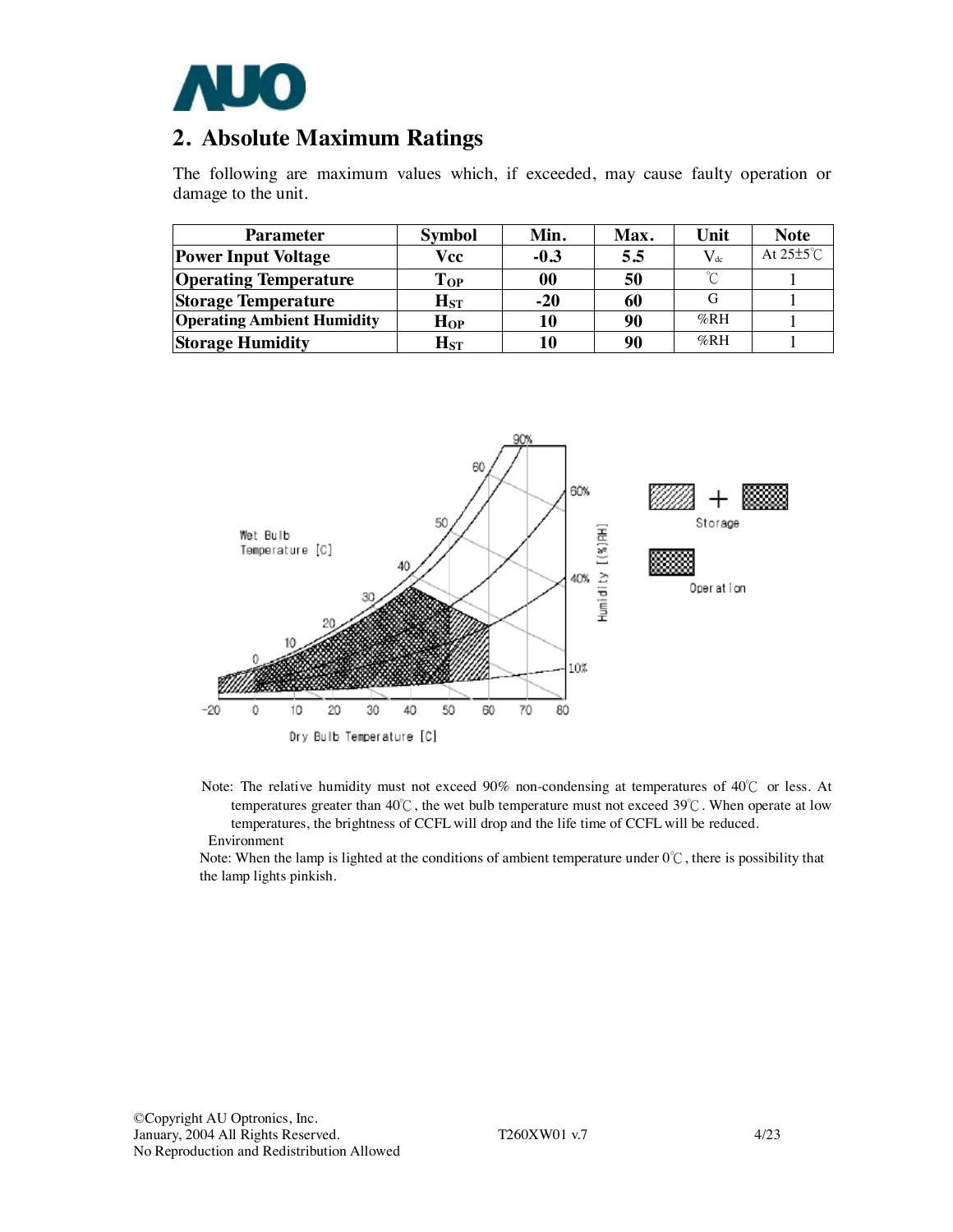

# **3. Electrical Specification**

## **3-1 Electrical Characteristics**

The T260XW01 requires two power inputs. One is employed to power the LCD electronics and to drive the TFT array and liquid crystal. The second input which powers the CCFL, is typically generated by an inverter.

| <b>Parameter</b>                   | <b>Symbol</b> |                          | <b>Values</b> |       | Unit  | <b>Notes</b> |
|------------------------------------|---------------|--------------------------|---------------|-------|-------|--------------|
|                                    |               | Min                      | <b>Typ</b>    | Max   |       |              |
| LCD:                               |               |                          |               |       |       |              |
| Power Supply Input Voltage         | <b>Vcc</b>    | 4.75                     | 5.0           | 5.25  | Vdc   |              |
| Power Supply Input Current         | <b>Icc</b>    | -                        | 1.6           | 2.2   | A     |              |
| Power Consumption                  | $P_{\rm C}$   | $\overline{\phantom{a}}$ | 8.0           | 11    | Watt  |              |
| Inrush Current                     | $I_{RUSH}$    |                          |               | 2.5   | Apeak |              |
| <b>Backlight Power Consumption</b> |               |                          | 94.8          | 124.8 | W     |              |
| Lamp Life Time                     |               | 50,000                   |               | -     |       | 2            |

**Note:** The design of the inverter must have specifications for the lamp in LCD Assembly.

- The performance of the Lamp in LCM, for example life time or brightness, is extremely influenced by the characteristics of the DC-AC Inverter. So all the parameters of an inverter should be carefully designed so as not to produce too much leakage current from high-voltage output of the inverter. When you design or order the inverter, please make sure unwanted lighting caused by the mismatch of the lamp and the inverter (no lighting, flicker, etc) never occurs. When you confirm it, the LCD Assembly should be operated in the same condition as installed in your instrument.
- Note: Do not attach a conducting tape to lamp connecting wire. If the lamp wire attach to conducting tape, TFT-LCD Module have a low luminance and the inverter has abnormal action because leakage current occurs between lamp wire and conducting tape.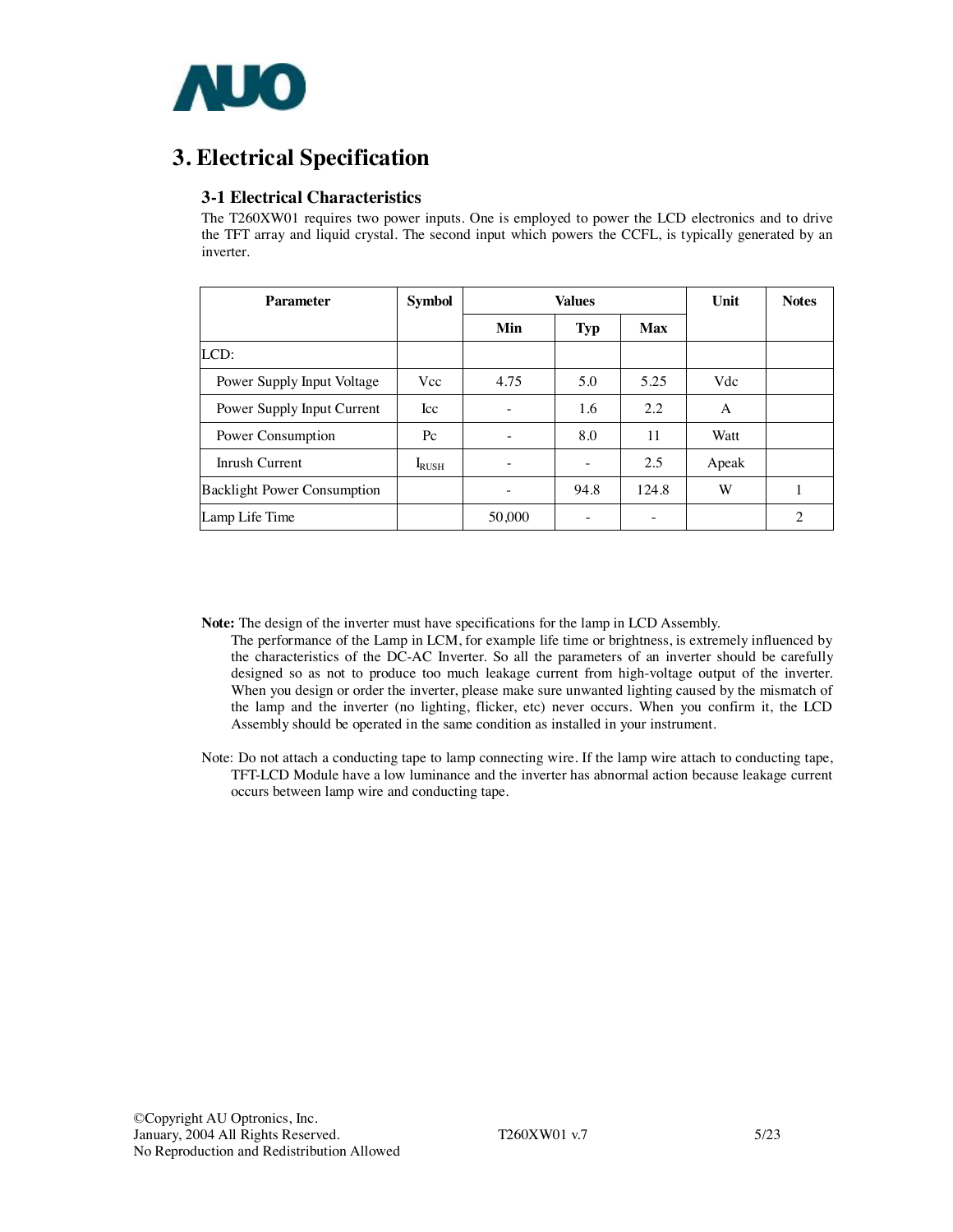

## **3-2 Interface Connections**

- LCD Connector (CN1): DF19G-20P-1H (HRS) or equivalent
- Mating Connector : DF19G-20S-1H (HRS) or equivalent
- LVDS Transmitter: DS90C385 (N.S.) or THC63LVDM83A (THINE) or equivalent

| Pin No.        | <b>Symbol</b> | <b>Function</b>                                | <b>Polarity</b> | <b>Output Pin #</b> |
|----------------|---------------|------------------------------------------------|-----------------|---------------------|
|                | Vcc           | Power Supply +5.0V                             |                 |                     |
| $\overline{2}$ | Vcc           | Power Supply +5.0V                             |                 |                     |
| 3              | <b>GND</b>    | Power Ground                                   |                 |                     |
| $\overline{4}$ | <b>GND</b>    | Power Ground                                   |                 |                     |
| 5              | RX0-          | LVDS Receiver Signal (-)                       | Negative        |                     |
| 6              | $RX0+$        | LVDS Receiver Signal $(+)$                     | Positive        |                     |
| $\overline{7}$ | <b>GND</b>    | Ground                                         |                 |                     |
| 8              | $RX1-$        | LVDS Receiver Signal (-)                       | Negative        |                     |
| 9              | $RX1+$        | LVDS Receiver Signal $(+)$                     | Positive        |                     |
| 10             | <b>GND</b>    | Ground                                         |                 |                     |
| 11             | $RX2-$        | LVDS Receiver Signal (-)                       | Negative        |                     |
| 12             | $RX2+$        | $\overline{\text{LVDS}}$ Receiver Signal $(+)$ | Positive        |                     |
| 13             | <b>GND</b>    | Ground                                         |                 |                     |
| 14             | <b>RXCLK-</b> | LVDS Receiver Clock Signal (-)                 | Negative        |                     |
| 15             | RXCLK+        | LVDS Receiver Clock Signal (+)                 | Positive        |                     |
| 16             | <b>GND</b>    | Ground                                         |                 |                     |
| 17             | $RX3-$        | LVDS Receiver Signal (-)                       | Negative        |                     |
| 18             | $RX3+$        | LVDS Receiver Signal $(+)$                     | Positive        |                     |
| 19             | <b>GND</b>    | Ground                                         |                 |                     |
| 20             | NC            | Reserved                                       |                 |                     |

Note: 1. All GND (ground) pins should be connected together and also be connected to the LCD's metal frame.

All Vcc (power input) pins should be connected together.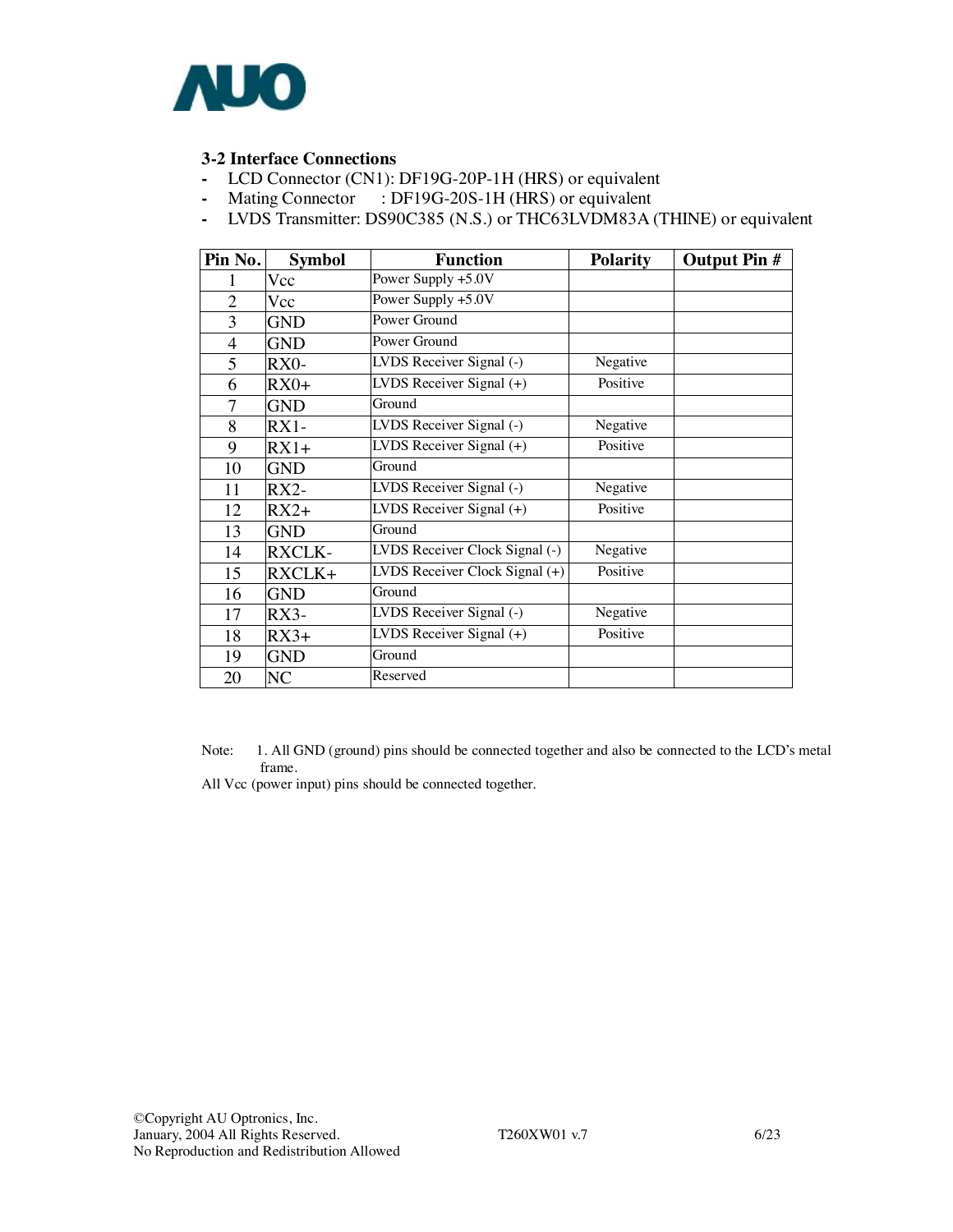

## **LVDS Order**

1.LVDS\_ORDER =L



2. LVDS\_ORDER =H

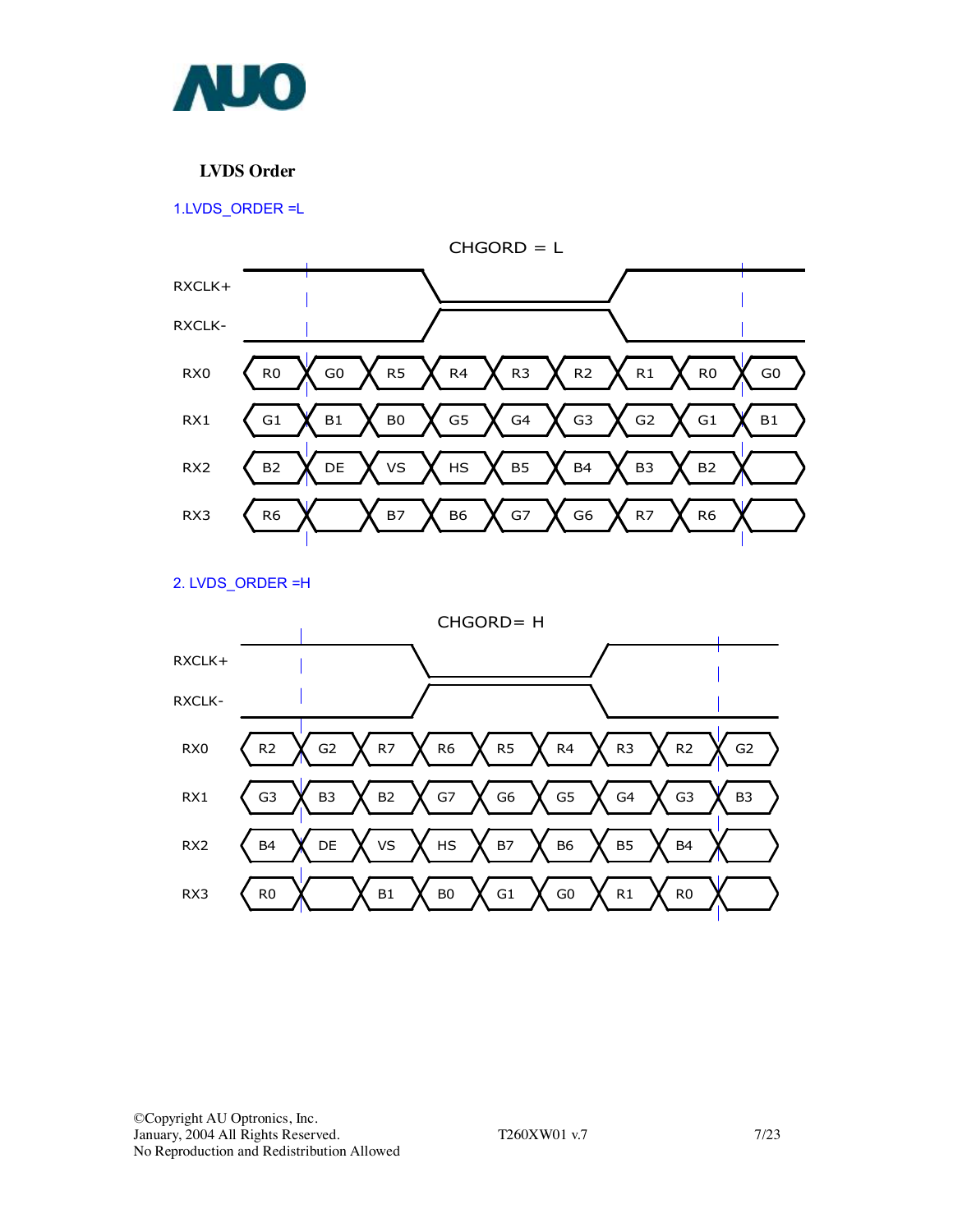

No ITEM SYMBOL TEST **CONDITION** MIN TYP MAX UNIT MEASURING **CIRCUIT** 1 | Input voltage | VDDB | 22.8 | 24.0 | 25.2 | V 2 Input current IDDB VDDB=24V,MAX brightness 3500 3950 4400 mA  $3$  Oscillating frequency F0 VDDB=24V 58 62 66 kHz 4 PWM frequency FBI VDDB=24V 255 270 285 Hz ON BLON VDDB=24V 2.0 - 5.0 V or OPEN 5 ON/OFF Control voltage OFF BLON VDDB=24V  $\vert$  0  $\vert$  - 0.8 V  $\begin{array}{|c|c|c|c|c|c|}\n\hline\n\end{array}$  MAX VDIM VDDB=24V - 1.0 - V Dimming Control voltage MIN VDIM VDDB=24V  $-$  0  $-$  V

## (Ta=25±5℃)

2.**Input specification** 

| No. | Signal name | Feature    |
|-----|-------------|------------|
| 1   | <b>VDDB</b> | $+24V$     |
| 2   | <b>VDDB</b> | $+24V$     |
| 3   | <b>VDDB</b> | $+24V$     |
| 4   | <b>VDDB</b> | $+24V$     |
| 5   | <b>VDDB</b> | $+24V$     |
| 6   | <b>GNDB</b> | <b>GND</b> |
| 7   | <b>GNDB</b> | <b>GND</b> |
| 8   | <b>GNDB</b> | <b>GND</b> |
| 9   | <b>GNDB</b> | <b>GND</b> |
| 10  | <b>GNDB</b> | GND        |

#### CN1: S10B-PH-SM3-TB(JST) CN2: S12B-PH-SM3-TB(JST)

| Feature    | No. | Signal name | Feature        |                    |
|------------|-----|-------------|----------------|--------------------|
| $+24V$     |     | <b>VDDB</b> | $+24V$         |                    |
| $+24V$     | 2   | VDDB        | $+24V$         |                    |
| $+24V$     | 3   | <b>VDDB</b> | $+24V$         |                    |
| $+24V$     | 4   | VDDB        | $+24V$         |                    |
| $+24V$     | 5   | <b>VDDB</b> | $+24V$         |                    |
| <b>GND</b> | 6   | <b>GNDB</b> | <b>GND</b>     |                    |
| <b>GND</b> | 7   | <b>GNDB</b> | <b>GND</b>     |                    |
| <b>GND</b> | 8   | <b>GNDB</b> | <b>GND</b>     |                    |
| <b>GND</b> | 9   | <b>GNDB</b> | <b>GND</b>     |                    |
| <b>GND</b> | 10  | <b>GNDB</b> | GND            |                    |
|            | 11  | <b>VDIM</b> | Bright control | $\times 1$         |
|            | 12  | <b>BLON</b> | ON/OFF Signal  | $\divideontimes$ 2 |

※1: Connection of brightness control terminal

(1)Bright control by the variable resistor

VDIM-GND short-circuit : Min. brightness

(2) Bright control by the voltage  $0V$ : Min. brightness

- 0V : Min. brightness<br>1V : Max. brightness
- : Max. brightness
- ※2: BLON Logic

H : Back Light ON<br>L : Back Light OFF

: Back Light OFF

OPEN : Back Light ON

©Copyright AU Optronics, Inc. January, 2004 All Rights Reserved. T260XW01 v.7 8/23 No Reproduction and Redistribution Allowed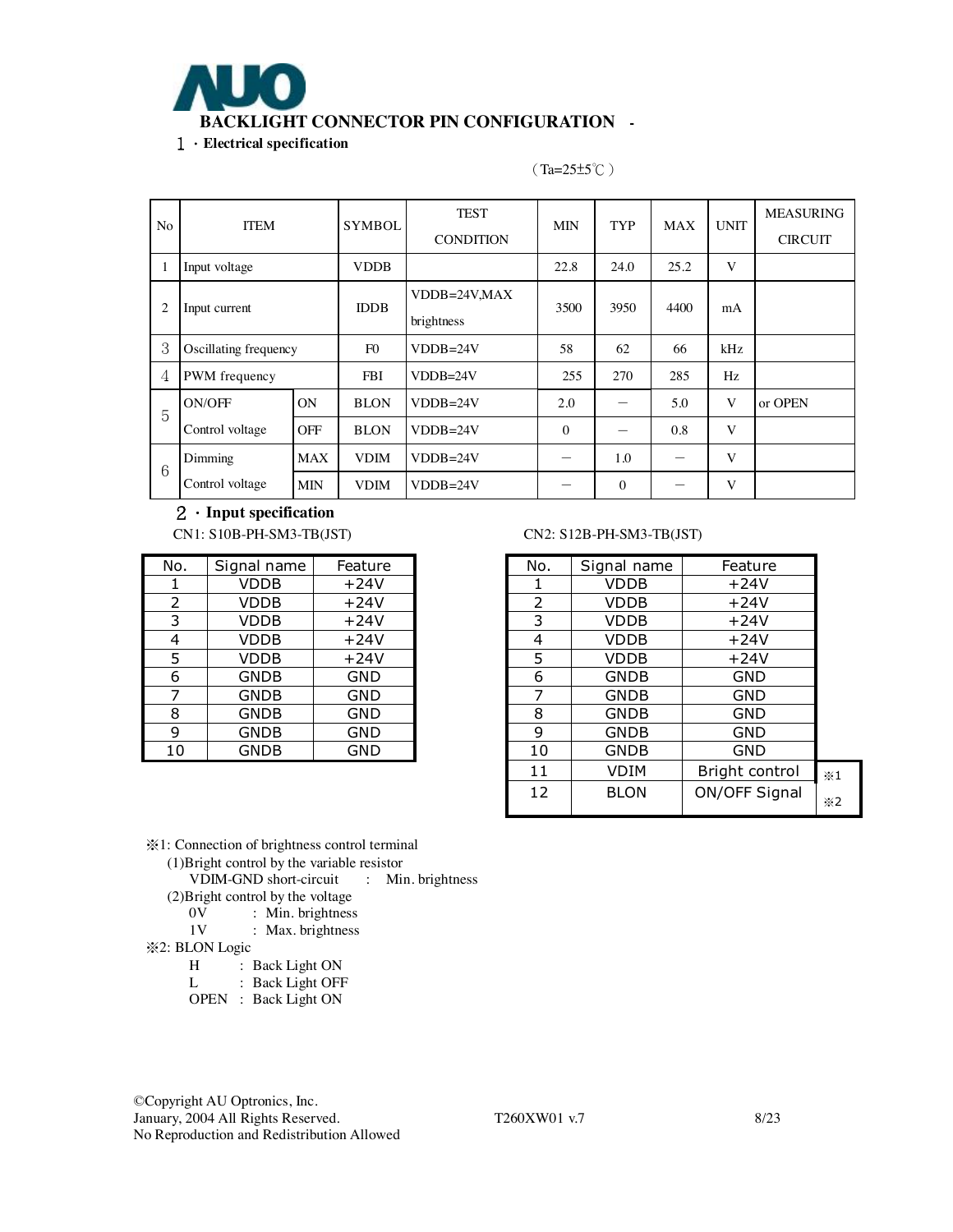

This is the signal timing required at the input of the User connector. All of the interface signal timing should be satisfied with the following specifications for it's proper operation.

### **Timing Table**

| DE only mode           |        |            |      |      |      |            |           |
|------------------------|--------|------------|------|------|------|------------|-----------|
| Parameter              |        | Symbol     | Min. | Typ. | Max. | Unit       | Condition |
| <b>Clock Frequency</b> |        | 1/Tc       | 55   | 65   | 75   | <b>MHz</b> |           |
| <b>Hsync Frequency</b> |        |            | 47.5 | 48.5 | 49.5 | <b>KHz</b> |           |
| <b>Vsync Frequency</b> |        |            | 47   | 60   | 66   | <b>Hz</b>  |           |
| Horizontal             | Period | TН         | 1340 | 1344 | 1600 | clocks     |           |
|                        | Active | THD        | 1280 | 1280 | 1280 | clocks     |           |
| Vertical               | Period | TV         | 776  | 806  | 850  | lines      |           |
|                        | Active | <b>TVD</b> | 768  | 768  | 768  | lines      |           |

**\* TCH,TCL,TDS,TDH,TES : refer to timing specification of LVDS Tx chip.**

Timing diagrams of interface signal (DE only mode )



©Copyright AU Optronics, Inc. January, 2004 All Rights Reserved. T260XW01 v.7 9/23 No Reproduction and Redistribution Allowed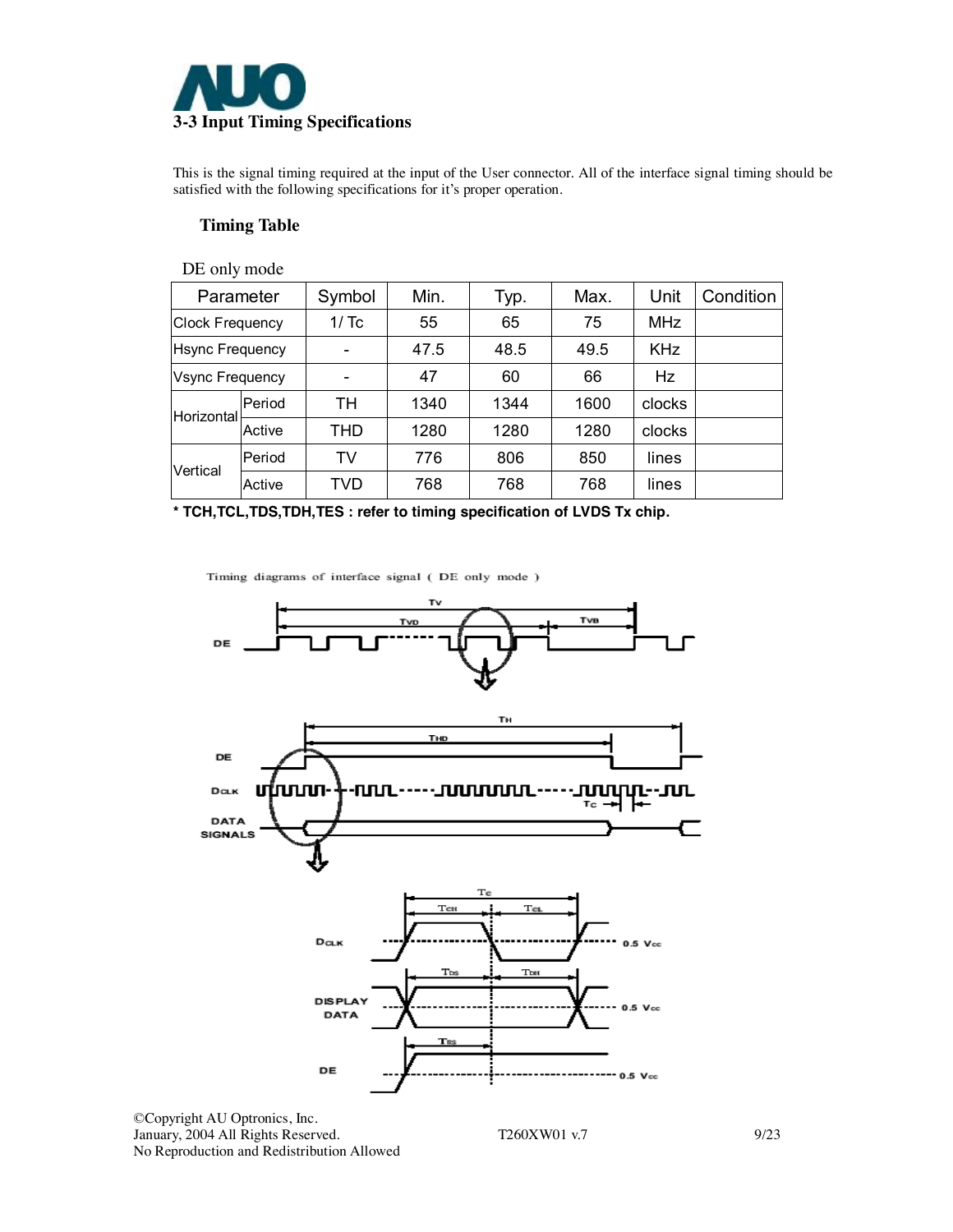

## **3-4 Color Input Data Reference**

The brightness of each primary color (red, green and blue) is based on the 8 bit gray scale data input for the color; the higher the binary input, the brighter the color. The table below provides a reference for color versus data input.

|              |                   | Input Color Data |                  |                  |                  |                       |                  |                   |                   |                  |                  |                  |                  |                  |                  |                   |                  |                        |                  |                        |                  |                  |                       |                  |                  |
|--------------|-------------------|------------------|------------------|------------------|------------------|-----------------------|------------------|-------------------|-------------------|------------------|------------------|------------------|------------------|------------------|------------------|-------------------|------------------|------------------------|------------------|------------------------|------------------|------------------|-----------------------|------------------|------------------|
| Color        |                   |                  |                  |                  |                  | <b>RED</b>            |                  |                   |                   |                  |                  |                  | <b>GREEN</b>     |                  |                  |                   |                  |                        |                  |                        |                  | <b>BLUE</b>      |                       |                  |                  |
|              |                   | <b>MSB</b>       |                  |                  |                  |                       |                  |                   | <b>LSB MSB</b>    |                  |                  |                  |                  |                  |                  |                   |                  | <b>LSB MSB</b>         |                  |                        |                  |                  |                       |                  | <b>LSB</b>       |
|              |                   | R7               | R <sub>6</sub>   | R <sub>5</sub>   | R4               | R <sub>3</sub>        | R2               | R1                | R <sub>0</sub>    | G7               | G <sub>6</sub>   | G <sub>5</sub>   | G <sub>4</sub>   | $G3$ $G2$        |                  | G <sub>1</sub>    | G <sub>0</sub>   | B <sub>7</sub>         | B <sub>6</sub>   | B <sub>5</sub>         | B4               | B <sub>3</sub>   | B <sub>2</sub>        | B1               | B <sub>0</sub>   |
|              | Black             | $\boldsymbol{0}$ | $\boldsymbol{0}$ | $\boldsymbol{0}$ | $\mathbf{0}$     | $\boldsymbol{0}$      | $\boldsymbol{0}$ | $\mathbf{0}$<br>j | $\boldsymbol{0}$  | $\boldsymbol{0}$ | $\boldsymbol{0}$ | $\boldsymbol{0}$ | $\boldsymbol{0}$ | $\boldsymbol{0}$ | $\boldsymbol{0}$ | $\boldsymbol{0}$  | $\boldsymbol{0}$ | $\boldsymbol{0}$       | $\boldsymbol{0}$ | $\boldsymbol{0}$       | $\boldsymbol{0}$ | $\boldsymbol{0}$ | $\boldsymbol{0}$      | $\boldsymbol{0}$ | $\boldsymbol{0}$ |
|              | Red(255)          | 1                | 1                | $\mathbf{1}$     | 1                | 1                     | 1                | $\mathbf{1}$      | $\mathbf{1}$      | $\theta$         | $\theta$         | $\theta$         | $\theta$         | $\theta$         | $\theta$         | $\theta$          | $\theta$         | $\theta$               | $\mathbf{0}$     | $\theta$               | $\theta$         | $\Omega$         | $\theta$              | $\Omega$         | $\theta$         |
|              | Green(255)        | $\theta$         | $\boldsymbol{0}$ | $\boldsymbol{0}$ | $\boldsymbol{0}$ | I<br>$\boldsymbol{0}$ | $\boldsymbol{0}$ | $\boldsymbol{0}$  | Ī<br>$\mathbf{0}$ | $\mathbf{1}$     | 1                | 1                | $\mathbf{1}$     | $\mathbf{1}$     | $\mathbf{1}$     | $\mathbf{1}$      | $\mathbf{1}$     | j<br>$\boldsymbol{0}$  | $\boldsymbol{0}$ | I<br>$\boldsymbol{0}$  | $\boldsymbol{0}$ | $\boldsymbol{0}$ | $\mathbf{0}$<br>ţ     | $\boldsymbol{0}$ | $\mathbf{0}$     |
| <b>Basic</b> | Blue(255)         | $\boldsymbol{0}$ | $\mathbf{0}$     | $\boldsymbol{0}$ | $\boldsymbol{0}$ | $\boldsymbol{0}$      | $\mathbf{0}$     | $\boldsymbol{0}$  | $\boldsymbol{0}$  | $\boldsymbol{0}$ | $\boldsymbol{0}$ | $\mathbf{0}$     | $\boldsymbol{0}$ | $\mathbf{0}$     | $\boldsymbol{0}$ | $\boldsymbol{0}$  | $\mathbf{0}$     | $\mathbf{1}$           | $\mathbf{1}$     | $\mathbf{1}$           | $\mathbf{1}$     | 1                | $\mathbf{1}$          | $\mathbf{1}$     | $\mathbf{1}$     |
| Color        | Cyan              | $\mathbf{0}$     | $\boldsymbol{0}$ | $\boldsymbol{0}$ | $\boldsymbol{0}$ | $\boldsymbol{0}$      | $\boldsymbol{0}$ | $\boldsymbol{0}$  | $\boldsymbol{0}$  | $\mathbf{1}$     | $\mathbf{1}$     | $\mathbf{1}$     | $\mathbf{1}$     | $\mathbf{1}$     | $\mathbf{1}$     | $\mathbf{1}$      | $\mathbf{1}$     | $\mathbf{1}$<br>Ť      | $\mathbf{1}$     | $\mathbf{1}$<br>j      | $\mathbf{1}$     | 1                | $\mathbf{1}$          | $\mathbf{1}$     | $\mathbf{1}$     |
|              | Magenta           | 1                | 1                | $\mathbf{1}$     | 1                | 1                     | $\mathbf{1}$     | $\mathbf{1}$      | $\mathbf{1}$      | $\mathbf{0}$     | $\boldsymbol{0}$ | $\boldsymbol{0}$ | $\boldsymbol{0}$ | $\mathbf{0}$     | $\boldsymbol{0}$ | $\theta$          | $\theta$         | 1                      | $\mathbf{1}$     | 1                      | 1                | $\mathbf{1}$     | $\mathbf{1}$          | 1                | $\mathbf{1}$     |
|              | Yellow            | 1                | 1                | $\mathbf{1}$     | $\mathbf{1}$     | Ī<br>$\mathbf{1}$     | 1                | $\mathbf{1}$      | $\mathbf{1}$      | 1                | $\mathbf{1}$     | $\mathbf{1}$     | $\mathbf{1}$     | $\mathbf{1}$     | $\mathbf{1}$     | $\mathbf{1}$      | $\mathbf{1}$     | $\boldsymbol{0}$<br>j  | $\mathbf{0}$     | $\boldsymbol{0}$<br>t  | $\mathbf{0}$     | $\theta$         | $\boldsymbol{0}$<br>Ī | $\boldsymbol{0}$ | $\mathbf{0}$     |
|              | White             | 1                | 1                | $\mathbf{1}$     | 1                | 1                     | $\mathbf{1}$     | $\mathbf{1}$      | $\mathbf{1}$      | $\mathbf{1}$     | $\mathbf{1}$     | 1                | 1                | 1                | $\mathbf{1}$     | 1                 | $\mathbf{1}$     | 1                      | $\mathbf{1}$     | 1                      | $\mathbf{1}$     | 1                | $\mathbf{1}$          | 1                | $\mathbf{1}$     |
|              | <b>RED(000)</b>   | $\theta$         | $\boldsymbol{0}$ | $\Omega$         | $\Omega$         | $\theta$              | $\Omega$         | $\mathbf{0}$      | $\boldsymbol{0}$  | $\boldsymbol{0}$ | $\boldsymbol{0}$ | $\boldsymbol{0}$ | $\boldsymbol{0}$ | $\theta$         | $\boldsymbol{0}$ | $\overline{0}$    | $\mathbf{0}$     | $\theta$               | $\boldsymbol{0}$ | $\theta$               | $\mathbf{0}$     | $\theta$         | $\mathbf{0}$          | $\Omega$         | $\mathbf{0}$     |
|              | <b>RED(001)</b>   | $\theta$         | $\mathbf{0}$     | $\theta$         | $\overline{0}$   | $\boldsymbol{0}$<br>t | $\theta$         | $\mathbf{0}$      | $\mathbf{0}$<br>t | $\theta$<br>I    | $\mathbf{0}$     | $\boldsymbol{0}$ | $\mathbf{0}$     | $\boldsymbol{0}$ | $\boldsymbol{0}$ | $\mathbf{0}$      | $\mathbf{0}$     | $\boldsymbol{0}$<br>j  | $\boldsymbol{0}$ | $\boldsymbol{0}$<br>I  | $\mathbf{0}$     | $\Omega$         | $\boldsymbol{0}$      | $\boldsymbol{0}$ | $\theta$         |
| <b>RED</b>   | ----              |                  |                  |                  |                  |                       |                  |                   |                   |                  |                  |                  |                  |                  |                  |                   |                  |                        |                  |                        |                  |                  |                       |                  |                  |
|              | RED(254)          | 1                | $\mathbf{1}$     | $\mathbf{1}$     | $\mathbf{1}$     | $\mathbf{1}$          | $\mathbf{1}$     | $\mathbf{1}$      | $\boldsymbol{0}$  | $\theta$         | $\mathbf{0}$     | $\boldsymbol{0}$ | $\boldsymbol{0}$ | $\boldsymbol{0}$ | $\boldsymbol{0}$ | $\mathbf{0}$      | $\mathbf{0}$     | $\boldsymbol{0}$       | $\boldsymbol{0}$ | $\boldsymbol{0}$       | $\mathbf{0}$     | $\theta$         | $\boldsymbol{0}$      | $\boldsymbol{0}$ | $\mathbf{0}$     |
|              | RED(255)          | $\mathbf{1}$     | 1                | $\mathbf 1$      | $\mathbf{1}$     | $\mathbf{1}$          | $\mathbf{1}$     | $\mathbf{1}$      | $\mathbf{1}$      | $\boldsymbol{0}$ | $\boldsymbol{0}$ | $\boldsymbol{0}$ | $\boldsymbol{0}$ | $\boldsymbol{0}$ | $\boldsymbol{0}$ | $\mathbf{0}$      | $\mathbf{0}$     | $\boldsymbol{0}$       | $\boldsymbol{0}$ | $\boldsymbol{0}$       | $\boldsymbol{0}$ | $\boldsymbol{0}$ | $\boldsymbol{0}$      | $\boldsymbol{0}$ | $\mathbf{0}$     |
|              | <b>GREEN(000)</b> | $\theta$         | $\boldsymbol{0}$ | $\boldsymbol{0}$ | $\boldsymbol{0}$ | j<br>$\boldsymbol{0}$ | $\theta$         | $\mathbf{0}$      | Ī<br>$\mathbf{0}$ | $\mathbf{0}$     | $\Omega$         | $\mathbf{0}$     | $\boldsymbol{0}$ | $\theta$         | $\boldsymbol{0}$ | $\mathbf{0}$      | $\mathbf{0}$     | Į<br>$\theta$          | $\boldsymbol{0}$ | j<br>$\theta$          | $\mathbf{0}$     | $\theta$         | $\boldsymbol{0}$      | $\boldsymbol{0}$ | $\theta$         |
|              | <b>GREEN(001)</b> | $\theta$         | $\boldsymbol{0}$ | $\mathbf{0}$     | $\overline{0}$   | $\boldsymbol{0}$      | $\boldsymbol{0}$ | $\mathbf{0}$      | $\boldsymbol{0}$  | $\boldsymbol{0}$ | $\boldsymbol{0}$ | $\theta$         | $\boldsymbol{0}$ | $\boldsymbol{0}$ | $\boldsymbol{0}$ | $\mathbf{0}$      | $\mathbf{1}$     | $\boldsymbol{0}$       | $\boldsymbol{0}$ | $\boldsymbol{0}$       | $\boldsymbol{0}$ | $\mathbf{0}$     | $\boldsymbol{0}$      | $\boldsymbol{0}$ | $\mathbf{0}$     |
| <b>GREEN</b> |                   |                  |                  |                  |                  |                       |                  |                   |                   |                  |                  |                  |                  |                  |                  |                   |                  |                        |                  |                        |                  |                  |                       |                  |                  |
|              | <b>GREEN(254)</b> | $\mathbf{0}$     | $\boldsymbol{0}$ | $\boldsymbol{0}$ | $\boldsymbol{0}$ | $\mathbf{0}$          | $\boldsymbol{0}$ | $\boldsymbol{0}$  | $\boldsymbol{0}$  | $\mathbf{1}$     | $\mathbf{1}$     | $\mathbf{1}$     | 1                | $\mathbf{1}$     | $\mathbf{1}$     | $\mathbf{1}$      | $\mathbf{0}$     | $\mathbf{0}$           | $\boldsymbol{0}$ | $\boldsymbol{0}$       | $\boldsymbol{0}$ | $\theta$         | $\boldsymbol{0}$      | $\boldsymbol{0}$ | $\mathbf{0}$     |
|              | <b>GREEN(255)</b> | $\boldsymbol{0}$ | $\boldsymbol{0}$ | $\boldsymbol{0}$ | $\boldsymbol{0}$ | ŧ<br>$\boldsymbol{0}$ | $\boldsymbol{0}$ | ł<br>$\mathbf{0}$ | $\mathbf{0}$      | $\mathbf{1}$     | $\mathbf{1}$     | $\mathbf{1}$     | $\mathbf{1}$     | $\mathbf{1}$     | $\mathbf{1}$     | $\mathbf{1}$<br>I | $\mathbf{1}$     | j.<br>$\boldsymbol{0}$ | $\boldsymbol{0}$ | j.<br>$\boldsymbol{0}$ | $\boldsymbol{0}$ | $\boldsymbol{0}$ | $\boldsymbol{0}$<br>j | $\boldsymbol{0}$ | $\mathbf{0}$     |
|              | <b>BLUE(000)</b>  | $\Omega$         | $\boldsymbol{0}$ | $\boldsymbol{0}$ | $\mathbf{0}$     | $\boldsymbol{0}$      | $\boldsymbol{0}$ | $\boldsymbol{0}$  | $\boldsymbol{0}$  | $\boldsymbol{0}$ | $\boldsymbol{0}$ | $\boldsymbol{0}$ | $\boldsymbol{0}$ | $\mathbf{0}$     | $\boldsymbol{0}$ | $\mathbf{0}$      | $\mathbf{0}$     | $\boldsymbol{0}$       | $\boldsymbol{0}$ | $\mathbf{0}$           | $\boldsymbol{0}$ | $\boldsymbol{0}$ | $\boldsymbol{0}$      | $\boldsymbol{0}$ | $\mathbf{0}$     |
|              | <b>BLUE(001)</b>  | $\theta$         | $\overline{0}$   | $\mathbf{0}$     | $\boldsymbol{0}$ | $\boldsymbol{0}$      | $\overline{0}$   | $\boldsymbol{0}$  | $\theta$          | $\theta$         | $\boldsymbol{0}$ | $\mathbf{0}$     | $\boldsymbol{0}$ | $\boldsymbol{0}$ | $\boldsymbol{0}$ | $\mathbf{0}$      | $\mathbf{0}$     | $\mathbf{0}$           | $\boldsymbol{0}$ | $\mathbf{0}$           | $\boldsymbol{0}$ | $\theta$         | $\boldsymbol{0}$      | $\mathbf{0}$     | $\mathbf{1}$     |
| <b>BLUE</b>  | --------          |                  |                  |                  |                  |                       |                  |                   |                   |                  |                  |                  |                  |                  |                  |                   |                  |                        |                  |                        |                  |                  |                       |                  |                  |
|              | <b>BLUE(254)</b>  | $\Omega$         | $\mathbf{0}$     | $\mathbf{0}$     | $\theta$         | $\Omega$              | $\mathbf{0}$     | $\theta$          | $\theta$          | $\theta$         | $\mathbf{0}$     | $\mathbf{0}$     | $\theta$         | $\theta$         | $\mathbf{0}$     | $\boldsymbol{0}$  | $\theta$         | 1                      | $\mathbf{1}$     | 1                      | 1                | 1                | 1                     | 1                | $\boldsymbol{0}$ |
|              | <b>BLUE(255)</b>  | $\mathbf{0}$     | $\overline{0}$   | $\mathbf{0}$     | $\overline{0}$   | $\boldsymbol{0}$      | $\boldsymbol{0}$ | $\boldsymbol{0}$  | $\boldsymbol{0}$  | $\mathbf{0}$     | $\mathbf{0}$     | $\overline{0}$   | $\boldsymbol{0}$ | $\boldsymbol{0}$ | $\boldsymbol{0}$ | $\boldsymbol{0}$  | $\mathbf{0}$     | 1                      | $\mathbf{1}$     | 1                      | $\mathbf{1}$     | 1                | $\mathbf{1}$          | 1                | $\mathbf{1}$     |

## **COLOR DATA REFERENCE**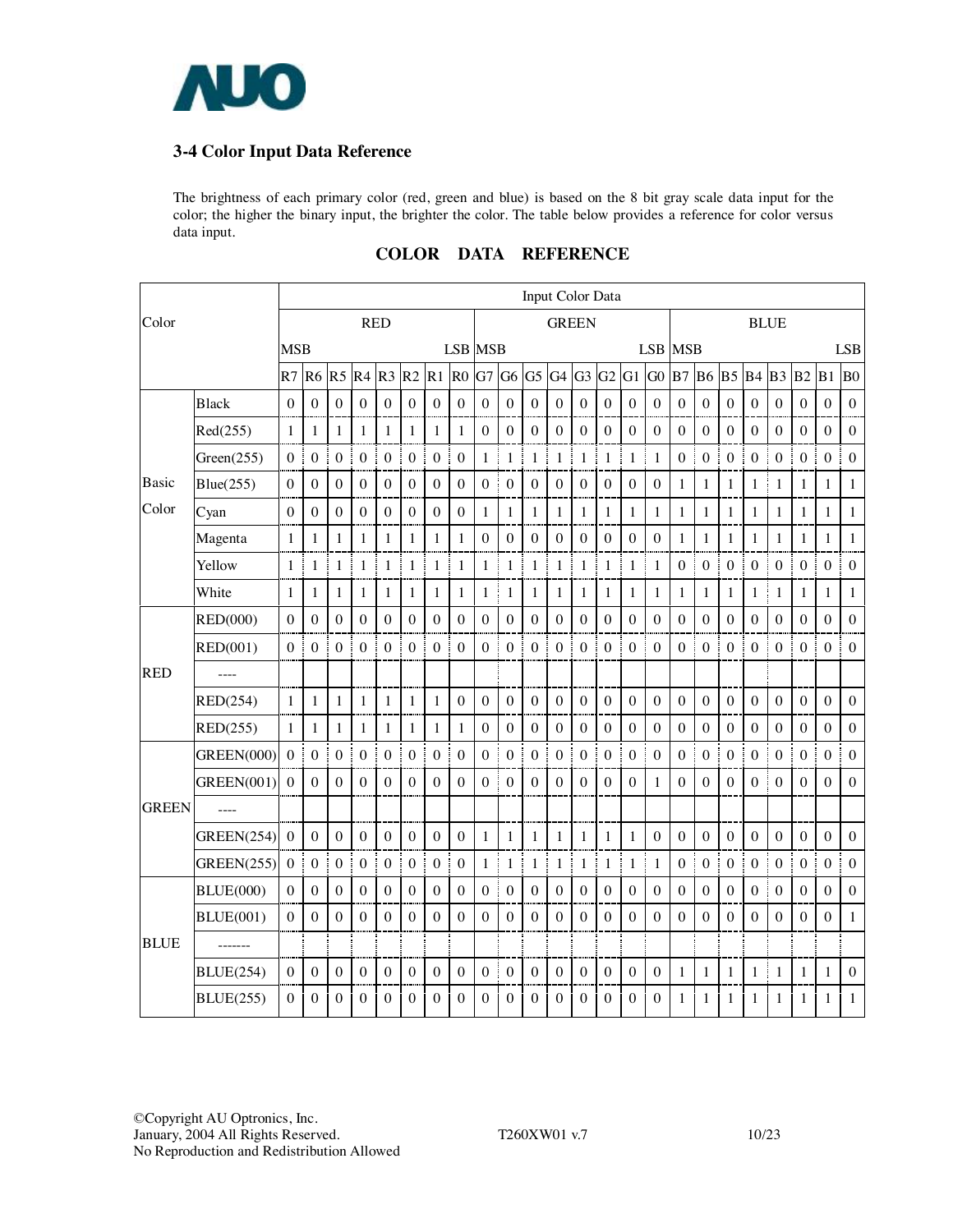



|                |      | Units |      |           |
|----------------|------|-------|------|-----------|
| Parameter      | Min. | Typ.  | Max. |           |
| t1             | 470  |       | 1000 | <b>us</b> |
| t2             | 5    | -     |      | ms        |
| t3             | 200  |       |      | ms        |
| t4             | 200  |       |      | ms        |
| t <sub>5</sub> | 5    |       |      | ms        |
| t6             | -    |       | 30   | ms        |
| t7             |      |       |      | S         |

**Note:** User should follow the power on/off sequence and the rising/falling time to avoid miss operation of the panel.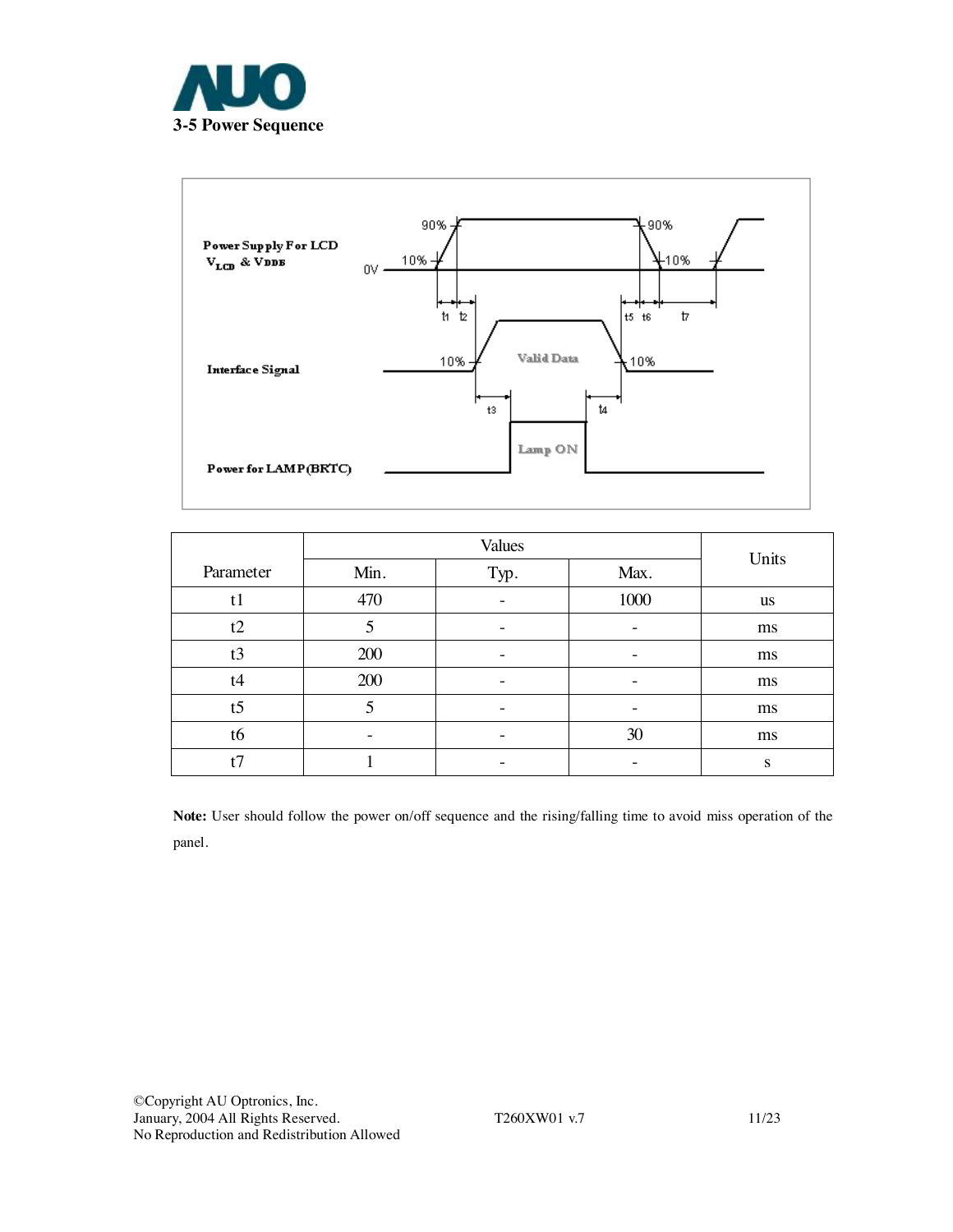

# **4. Optical Specification**

Optical characteristics are determined after the unit has been 'ON' and stable for approximately 30 minutes in a dark environment at 25℃. The values specified are at an approximate distance 50cm from the LCD surface at a viewing angle of  $\Phi$  and  $\theta$  equal to  $0^{\circ}$ .

**Fig.1 1 presents additional information concerning the measurement equipment and method.** 



| <b>Parameter</b>                   |                                        | <b>Symbol</b>           |                          | <b>Values</b> |                          | <b>Units</b>    | <b>Notes</b>   |
|------------------------------------|----------------------------------------|-------------------------|--------------------------|---------------|--------------------------|-----------------|----------------|
|                                    |                                        |                         | Min.                     | Typ.          | Max.                     |                 |                |
| <b>Contrast Ratio</b>              |                                        | CR                      | 500                      | 600           |                          |                 | 1              |
| Surface Luminance, white           |                                        | ${\rm LWH}$             | 400                      | 500           |                          | $\text{cd/m}^2$ | $\overline{2}$ |
| Response Time                      |                                        | Gray to Gray            | $\overline{\phantom{a}}$ | 12            | 45                       | ms              |                |
|                                    |                                        | <b>Tr</b>               | ÷,                       | 15            | 18                       |                 | 3              |
|                                    |                                        | <b>Tf</b>               | $\overline{\phantom{m}}$ | 10            | 13                       |                 | 3              |
| Color                              | <b>RED</b>                             | $R_X$                   |                          | 0.647         |                          |                 |                |
| Chromaticity                       |                                        | $R_Y$                   |                          | 0.339         |                          |                 |                |
|                                    | <b>GREEN</b>                           | $G_X$                   | Typ.-0.03                | 0.296         | $Typ.+0.03$              |                 |                |
|                                    |                                        | $G_Y$                   |                          | 0.613         |                          |                 |                |
|                                    | <b>BLUE</b>                            | $\mathbf{B}_\mathrm{X}$ |                          | 0.138         |                          |                 |                |
|                                    |                                        | $\mathbf{B}_\mathbf{Y}$ |                          | 0.075         |                          |                 |                |
|                                    | WHITE                                  | $W_X$                   |                          | 0.301         |                          |                 |                |
|                                    |                                        | $W_Y$                   |                          | 0.327         |                          |                 |                |
| Viewing Angle                      |                                        |                         |                          |               |                          |                 |                |
|                                    | x axis, right( $\varphi = 0^{\circ}$ ) | $\theta_{\rm r}$        | 80                       | 85            | L,                       | Degree          | $\overline{4}$ |
|                                    | x axis, left( $\varphi = 180^\circ$ )  | $\theta_1$              | 80                       | 85            | -                        |                 |                |
| y axis, up( $\varphi = 90^\circ$ ) |                                        | $\theta$ u              | 80                       | 85            | ÷,                       |                 |                |
|                                    | y axis, down $(\varphi = 0^{\circ})$   | $\theta$ $_{\rm d}$     | 80                       | 85            | $\overline{\phantom{0}}$ |                 |                |
| White Uniformity                   |                                        | $\delta$ w              | 70                       | 80            | $\overline{\phantom{0}}$ | $\%$            | $\sqrt{5}$     |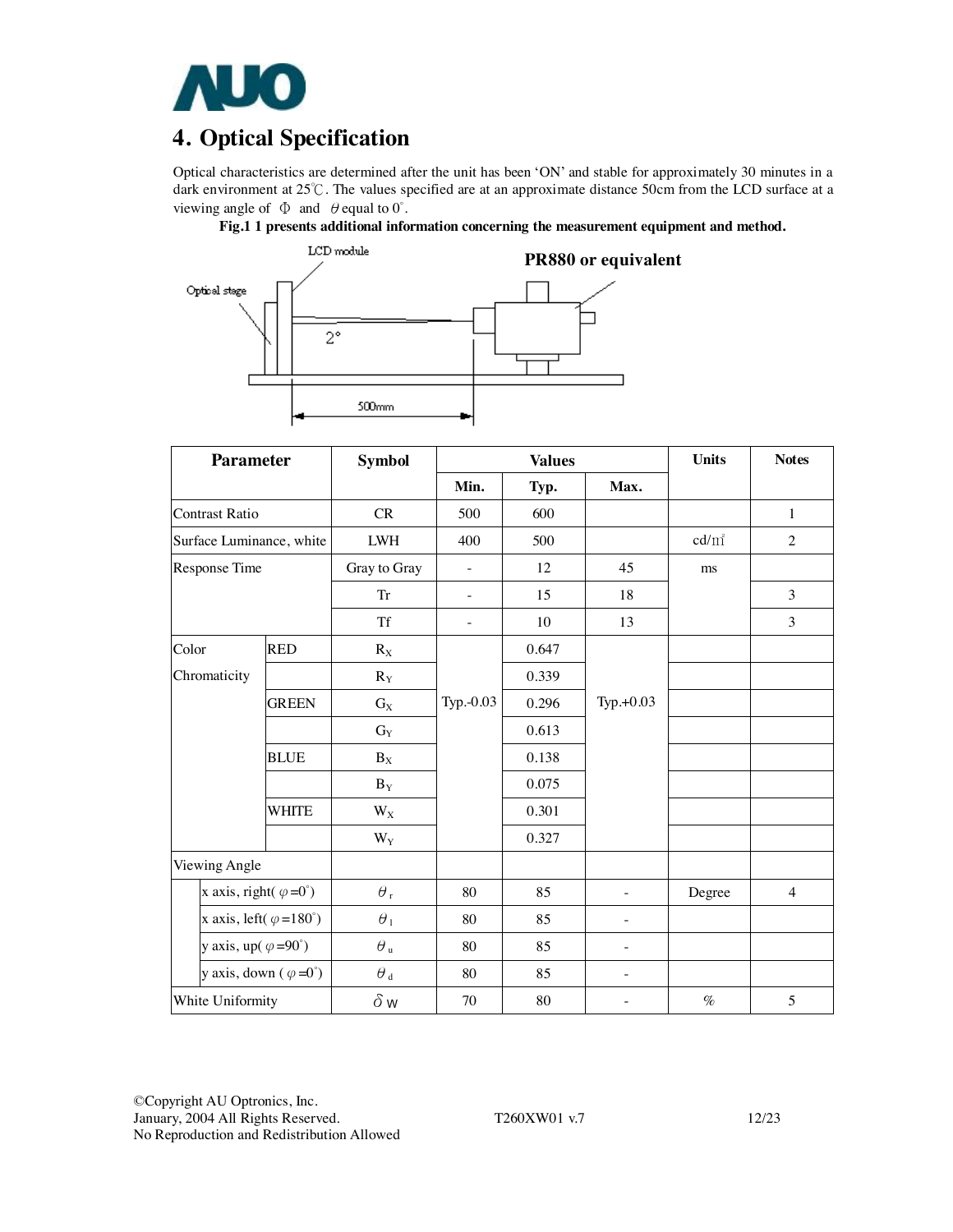

1. Contrast Ratio (CR) is defined mathematically as:

## **Surface Luminance with all white pixels Contrast Ratio= Surface Luminance with all black pixels**

- 2. Surface luminance is luminance value at point 1 across the LCD surface 50cm from the surface with all pixels displaying white. (FIG2)
- 3. Response time is the time required for the display to transition from white to black (Rise Time,  $Tr_R$ ) and from black to white (Decay Time,  $Tr_D$ ). For additional information see FIG3.
- 4.Viewing angle is the angle at which the contrast ratio is greater than 5. The angles are determined for the horizontal or x axis and the vertical or y axis with respect to the z axis which is normal to the LCD surface. For more information see FIG4.
- 5. Definition of white uniformity:

White uniformity is calculated with the following formula. Luminance are measured at the following five points  $(1~5)$ .

 $\delta w =$  Minimum Brightness of five points Maximum Brightness of five points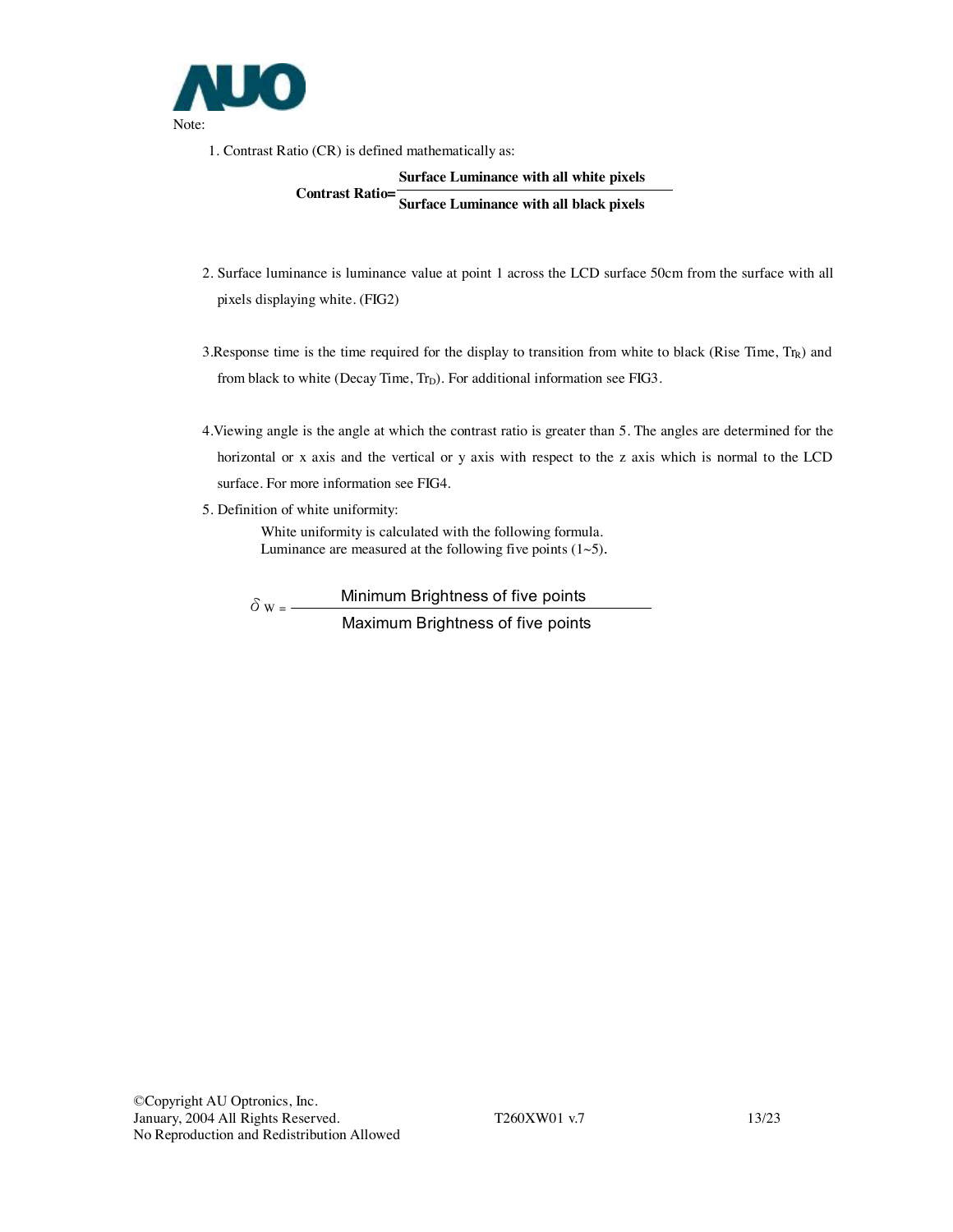



### **FIG.3 Response Time**

The response time is defined as the following figure and shall be measured by switching the input signal for "black" and "white". The gray to gray response time is only available between 33~223 gray level because of material limitation

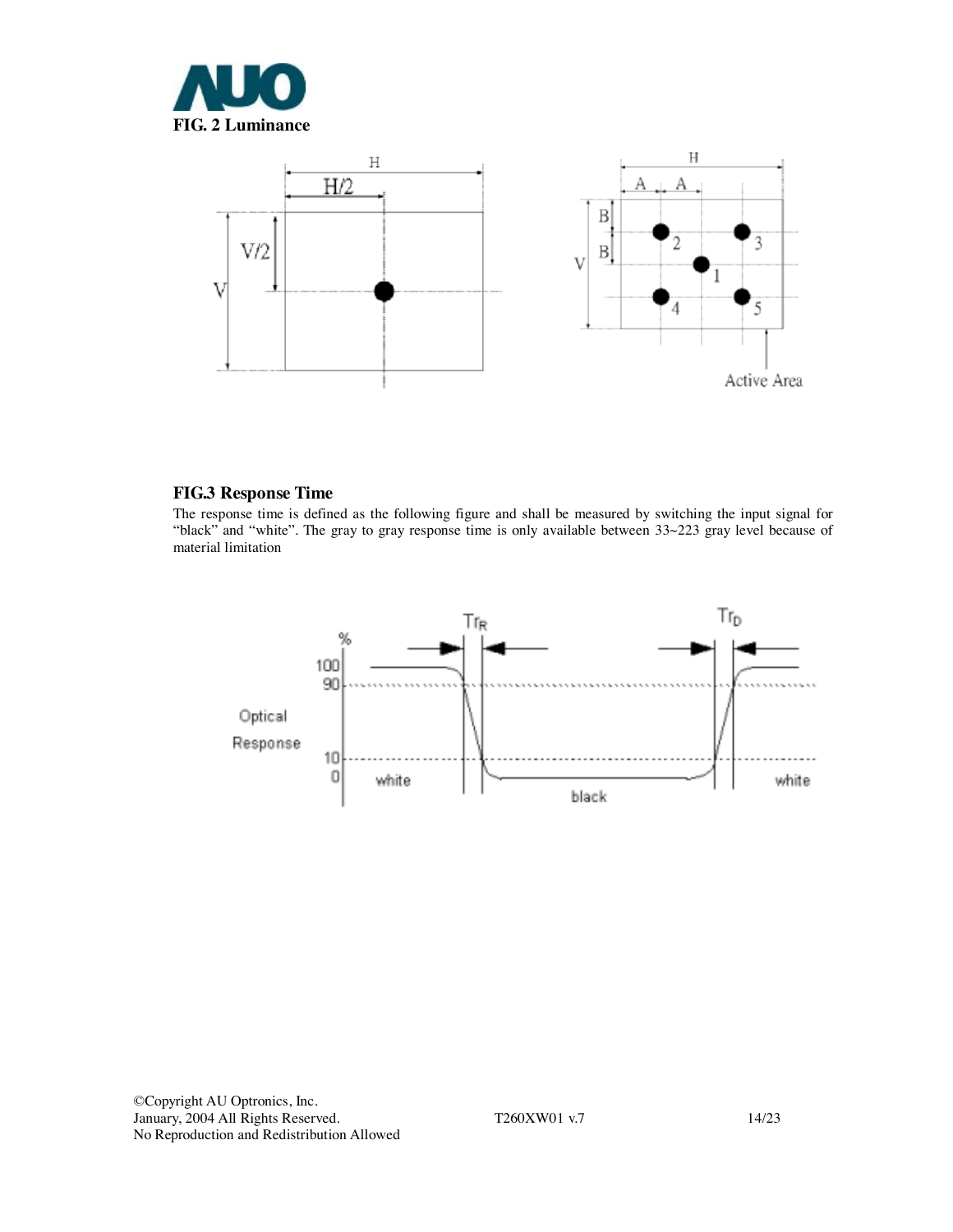

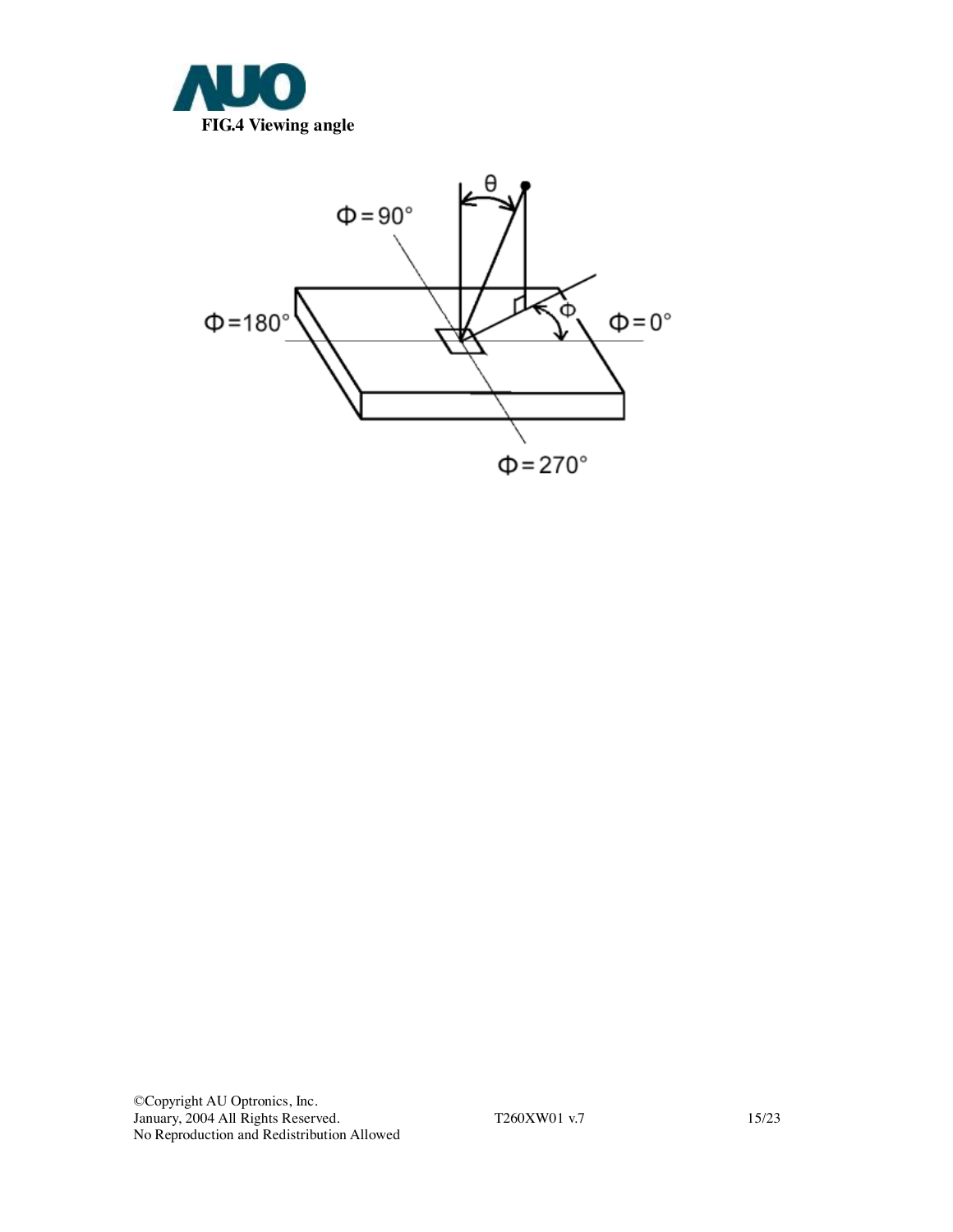

# **5. Mechanical Characteristics**

The contents provide general mechanical characteristics for the model T260XW01. In addition the figures in the next page are detailed mechanical drawing of the LCD.

|                          | Horizontal       | $620.8$ mm               |
|--------------------------|------------------|--------------------------|
| <b>Outline Dimension</b> | Vertical         | 389.00mm                 |
|                          | Depth            | 39.50mm(w/I inverter)    |
|                          |                  | $33.50$ mm(w/o inverter) |
| Bezel Area               | Horizontal       | 570.40mm                 |
|                          | Vertical         | 343.84mm                 |
| Active Display Area      | Horizontal       | 566.40mm                 |
|                          | Vertical         | 339.84mm                 |
| Weight                   | $4000g$ (Typ.)   |                          |
| <b>Surface Treatment</b> | Hard Coating, AG |                          |

Note: Suggest to fix this panel via side mount as well as front mount simultaneously.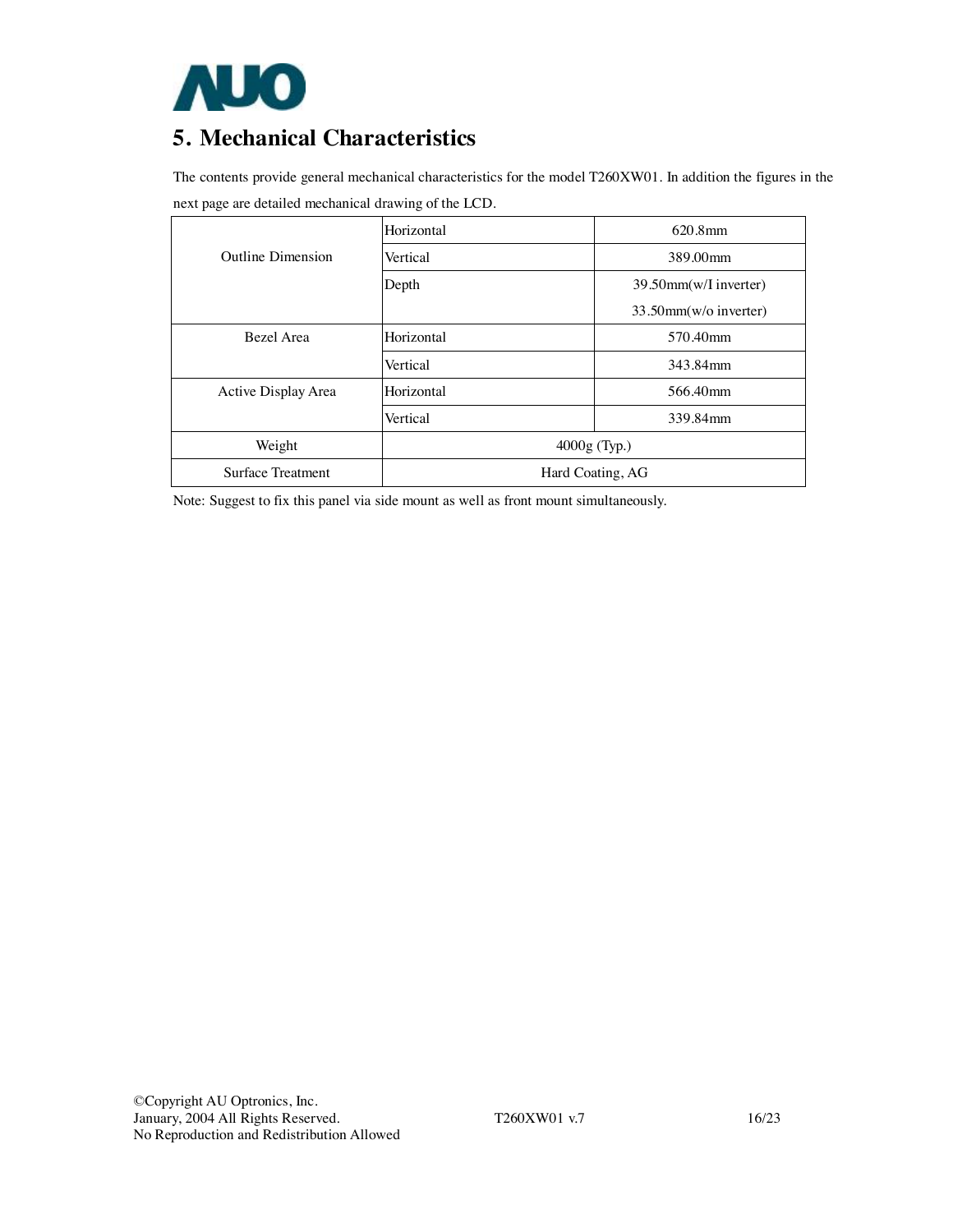



©Copyright AU Optronics, Inc. January, 2004 All Rights Reserved. T260XW01 v.7 17/23 No Reproduction and Redistribution Allowed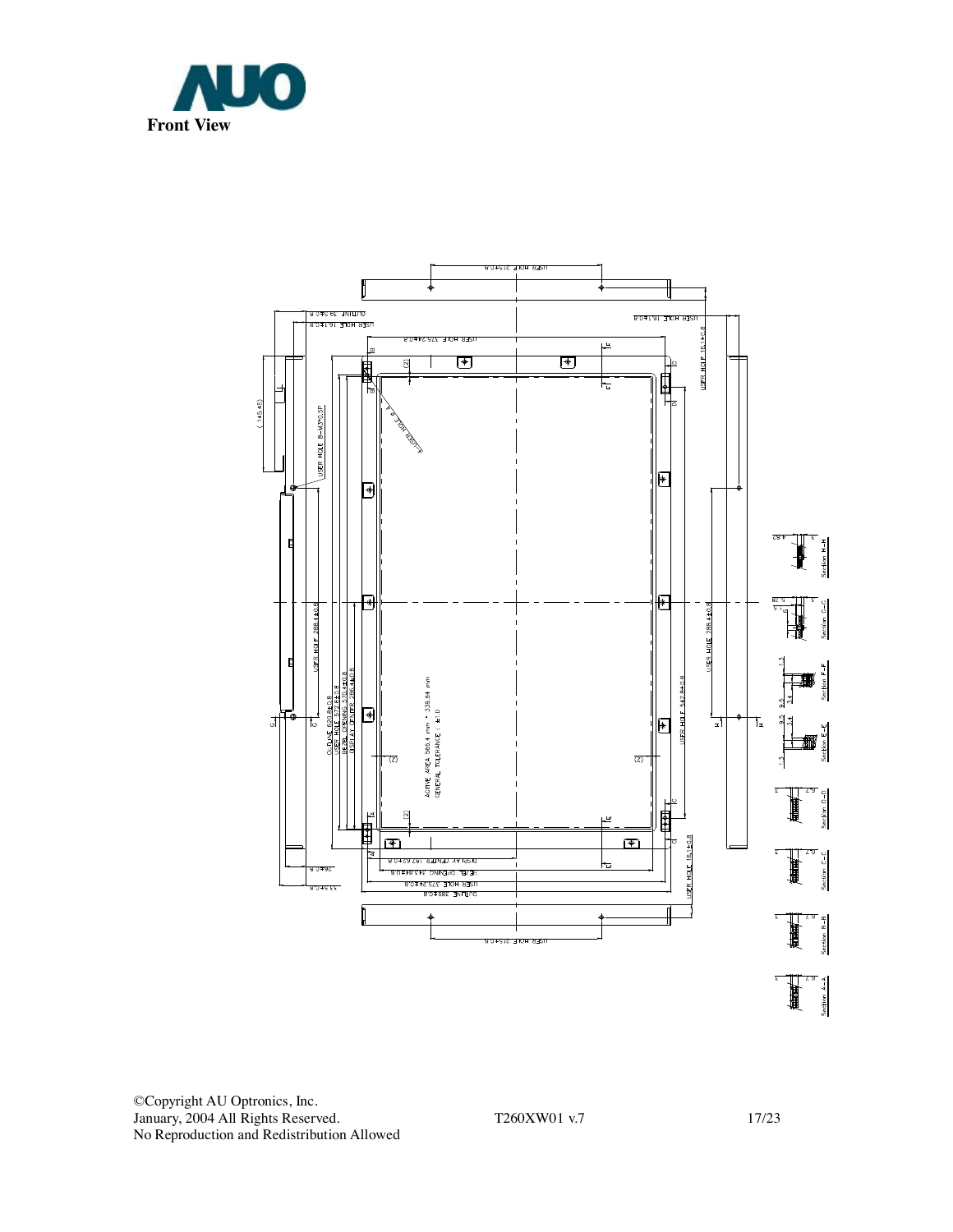

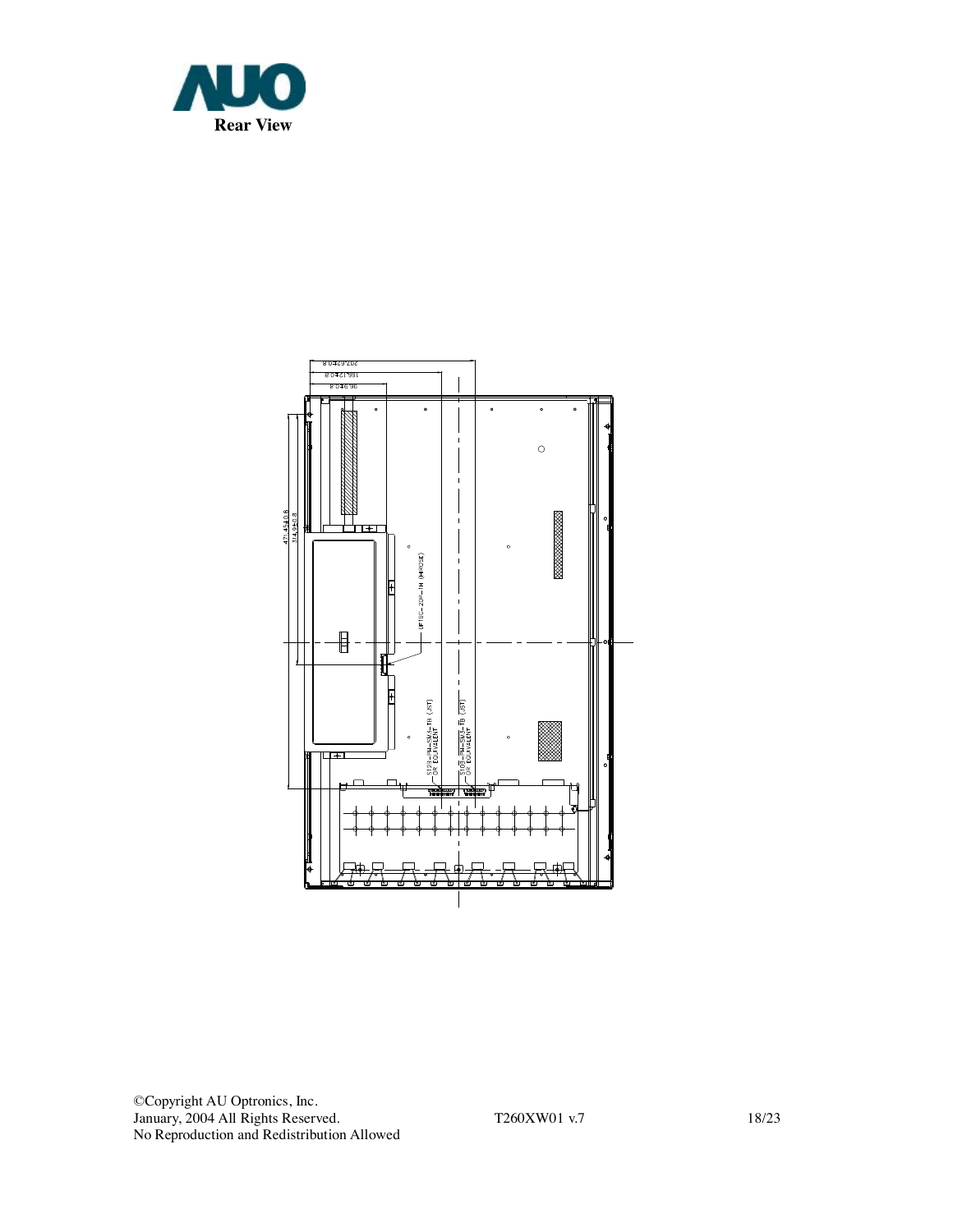

Environment test condition

| No. | Test Item                               | Condition                                      | Remark       |
|-----|-----------------------------------------|------------------------------------------------|--------------|
| 1   | High temperature storage test           | Ta= $60^{\circ}$ C<br>240h                     | Note $1,2,3$ |
| 2   | Low temperature storage test            | Ta= $-20^{\circ}$ C 240h                       | Note $1,2,3$ |
| 3   | High temperature operation test         | Ta=50℃ 50%RH 240h                              | Note $1,2,3$ |
| 4   | Low temperature operation test          | $Ta=0^{\circ}$ C 240h                          | Note $1,2,3$ |
| 5   | Thermal Shock Test                      | $-20^{\circ}$ C $\sim$ 60 $^{\circ}$ C         | Note $1,2,3$ |
|     |                                         | 1H, 10 mins, 1H, 5 cycles                      |              |
| 6   | Electrostatic discharge (non-operation) | 150 pF,150 $\Omega$ ,10kV,1 second, 9 Note 3   |              |
|     |                                         | position on the panel, 10 times<br>each place  |              |
| 7   | Vibration test                          | Wave form: random<br>Vibration level: 1.0G RMS | Note $1,2,3$ |
|     | (non-operating)                         | Bandwidth: 10-500Hz                            |              |
|     |                                         | Duration: X, Y, Z 10min                        |              |
|     |                                         | One time each direction                        |              |
| 8   | Shock test                              | Shock level: 100G                              | Note $1,2,3$ |
|     |                                         | Waveform: half since wave, 2ms                 |              |
|     | (non-operating)                         | Direction: $\pm X$ , $\pm Y$ , $\pm Z$         |              |
|     |                                         | One time each direction                        |              |
|     |                                         |                                                |              |

Note 1: Evaluation should be tested after storage at room temperature for one hour.

Note 2: There should be no change which might affect the practical display function when the

display quality test is conducted under normal operating condition.

Note 3: Judgment: (a) Function OK.

(b). No serious image quality degradation.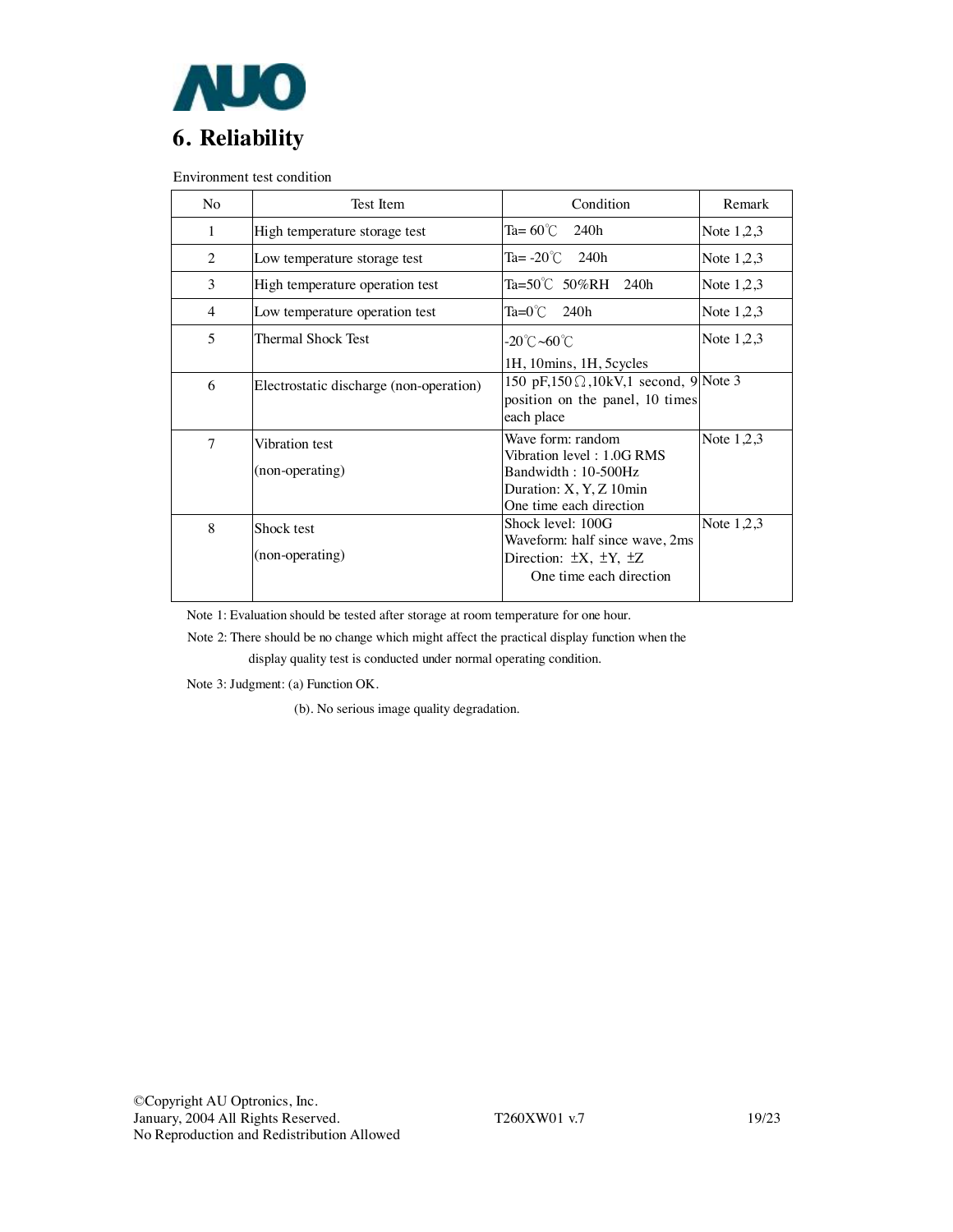

## **7. International Standard**

### **7-1. Safety**

(1) UL1950 Third Edition, Underwriters Laboratories, Inc. Jan. 28, 1995

Standard for Safety of Information Technology Equipment Including electrical Business Equipment.

(2) CAN/CSA C22.2 No. 950-95 Third Edition, Canadian Standards Association, Jan. 28, 1995

Standard for Safety of Information Technology Equipment Including Electrical Business Equipment.

(3) EN60950 : 1992+A2: 1993+A2: 1993+C3: 1995+A4: 1997+A11: 1997

IEC 950: 1991+A1: 1992+A2: 1993+C3: 1995+A4:1996

European Committee for Electrotechnical Standardization (CENELEC)

EUROPEAN STANDARD for Safety of Information Technology Equipment Including Electrical Business Equipment.

## **7-2. EMC**

- a) ANSI C63.4 "Methods of Measurement of Radio-Noise Emissions from Low-Voltage Electrical and Electrical Equipment in the Range of 9kHz to 40GHz. "American National standards Institute(ANSI), 1992
- b) C.I.S.P.R "Limits and Methods of Measurement of Radio Interface Characteristics of Information Technology Equipment." International Special committee on Radio Interference.
- c) EN 55022 "Limits and Methods of Measurement of Radio Interface Characteristics of Information Technology Equipment." European Committee for Electrotechnical Standardization. (CENELEC), 1998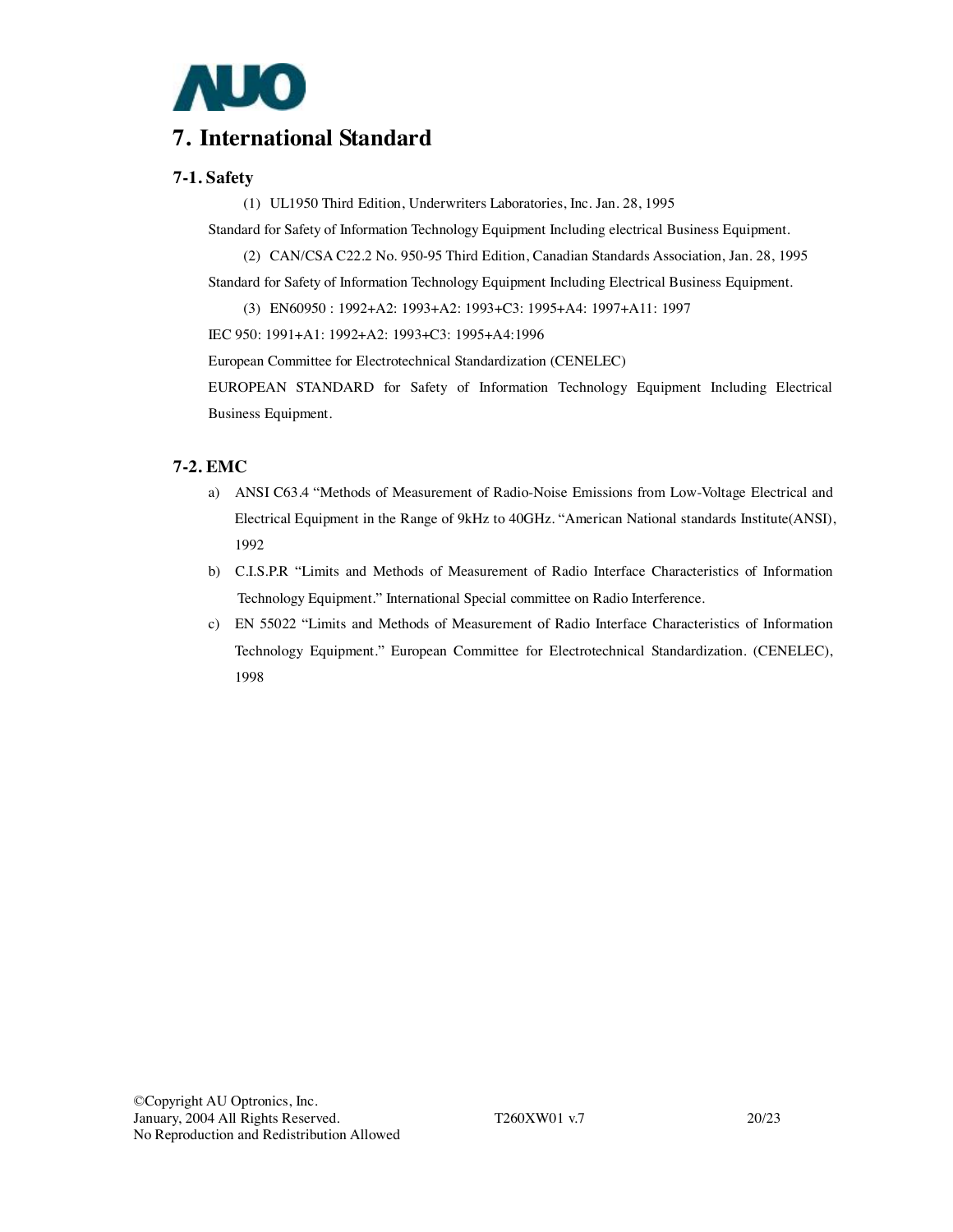

(1)Label Sample



## (3)Carton Size

 **The outside dimension of carton is 767(L) mm \* 270(W) mm \* 490(H) mm.** 



©Copyright AU Optronics, Inc. January, 2004 All Rights Reserved. T260XW01 v.7 21/23 No Reproduction and Redistribution Allowed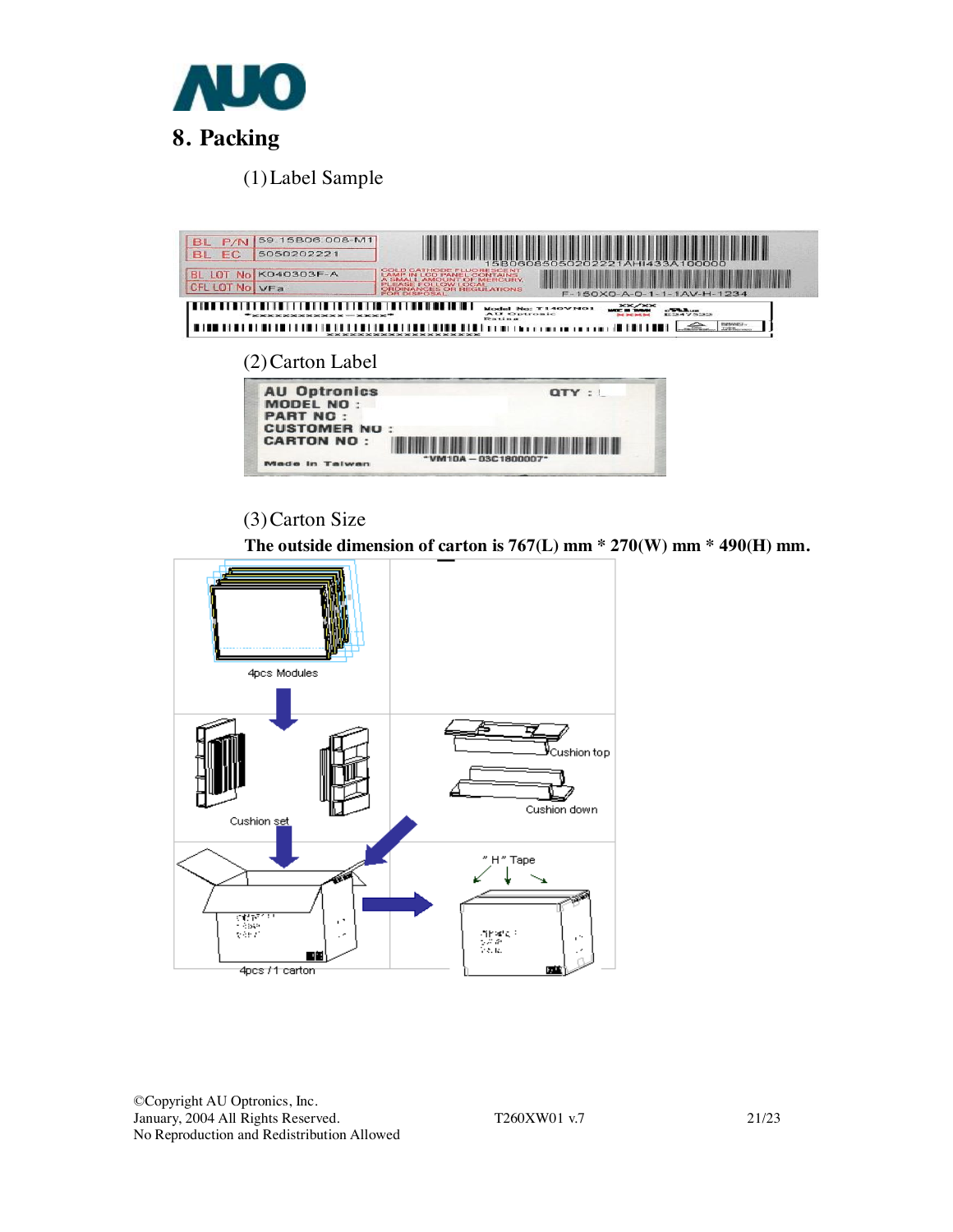

Please pay attention to the followings when you use this TFT LCD module.

### **9-1 MOUNTING PRECAUTIONS**

- (1) You must mount a module using holes arranged in four corners and four sides.
- (2) You should consider the mounting structure so that uneven force (ex. Twisted stress) is not applied to module. And the case on which a module is mounted should have sufficient strength so that external force is not transmitted directly to the module.
- (3) Please attach the surface transparent protective plate to the surface in order to protect the polarizer. Transparent protective plate should have sufficient strength in order to the resist external force.
- (4) You should adopt radiation structure to satisfy the temperature specification.
- (5) Acetic acid type and chlorine type materials for the cover case are not desirable because the former generates corrosive gas of attacking the polarizer at high temperature and the latter causes circuit break by electro-chemical reaction.
- (6) Do not touch, push or rub the exposed polarizers with glass, tweezers or anything harder than HB pencil lead. And please do not rub with dust clothes with chemical treatment. Do not touch the surface of polarizer for bare hand or greasy cloth. (Some cosmetics are detrimental to the polarizer.)
- (7) When the surface becomes dusty, please wipe gently with absorbent cotton or other soft materials like chamois soaks with petroleum benzene. Normal-hexane is recommended for cleaning the adhesives used to attach front/ rear polarizers. Do not use acetone, toluene and alcohol because they cause chemical damage to the polarizer.
- (8) Wipe off saliva or water drops as soon as possible. Their long time contact with polarizer causes deformations and color fading.
- (9) Do not open the case because inside circuits do not have sufficient strength.

#### **9-2 OPERATING PRECAUTIONS**

(1) The spike noise causes the mis-operation of circuits. It should be lower than following voltage:

V=±200mV(Over and under shoot voltage)

- (2) Response time depends on the temperature. (In lower temperature, it becomes longer..)
- (3) In lower temperature, response time (required time that brightness is stable after turned on) becomes longer and it might effect the brightness.
- (4) Be careful for condensation at sudden temperature change. Condensation makes damage to polarizer or electrical contacted parts. And after fading condensation, smear or spot will occur.
- (5) When fixed patterns are displayed for a long time, remnant image is likely to occur.
- (6) Module has high frequency circuits. Sufficient suppression to the electromagnetic interference shall be done by system manufacturers. Grounding and shielding methods may be important to minimize the interface.

#### **9-3 ELECTROSTATIC DISCHARGE CONTROL**

Since a module is composed of electronic circuits, it is not strong to electrostatic discharge. Make certain that treatment persons are connected to ground through wrist band etc. And don't touch interface pin directly.